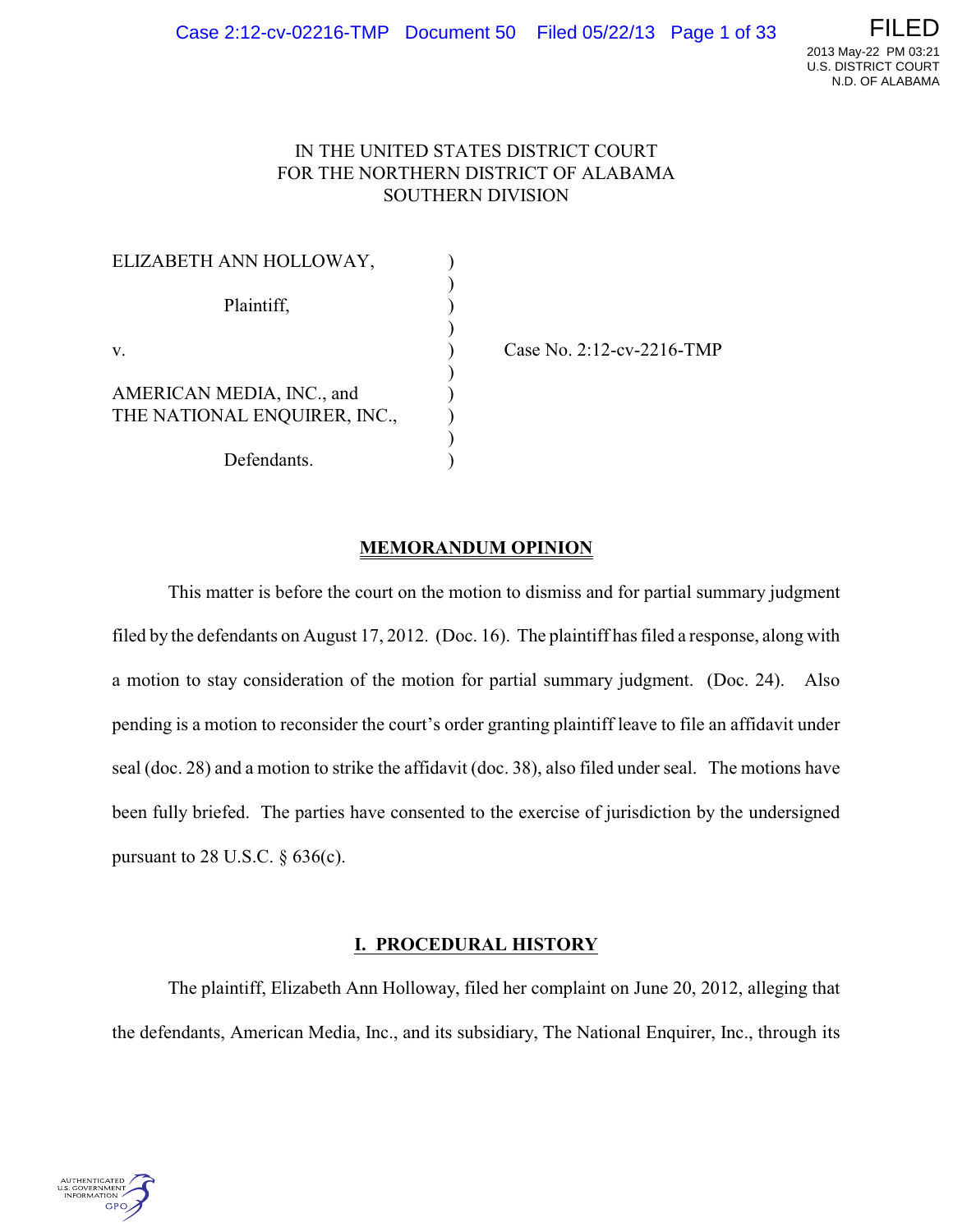# Case 2:12-cv-02216-TMP Document 50 Filed 05/22/13 Page 2 of 33

publication, the *National Enquirer*,<sup>1</sup> are liable to her under Alabama law for the torts of intentional infliction of emotional distress and invasion of privacy. The plaintiff's state-law tort claims arise from the defendants' publication of headlines, articles, and photographs in the weekly tabloid publication, the*National Enquirer*. The three articles at issue, published in June and December 2010 and April 2011,<sup>2</sup> purport to describe details of the death and/or burial of Natalee Holloway, plaintiff's daughter, who disappeared during a senior trip to Aruba in 2005. Despite extensive searches, criminal investigations, and intense media coverage, Natalee, who was then 18, was never found.<sup>3</sup> The plaintiff has not yet been able to obtain conclusive proof whether her daughter is alive or dead.

The plaintiff filed the complaint commencing this action on June 20, 2012. She complains that the *Enquirer* published at least three articles that were knowingly false and which were intended by defendants to cause her to suffer severe emotional distress. The articles described a map that purported to show where Natalee's body was located, a "secret graveyard" where Natalee had been "buried alive," and other details about her "murder" and the treatment of her "corpse," including that

 $\frac{1}{1}$  To avoid confusion, the court will refer herein to both American Media, Inc., and its subsidiary, The National Enquirer, Inc., collectively, as "the *Enquirer*" or "defendants."

<sup>&</sup>lt;sup>2</sup> The "cover dates" of publication were, respectively, June 28, 2010, December 6, 2010, and April 25, 2011. The "cover date" of publication is the date that appears on the cover of the publication, even though the *actual* date of publication (i.e., the date the publication is available for purchase by the public) was an earlier, different date. The difference between the actual date of publication and the "cover date" of publication is at the heart of the defendant's motion for partial summary judgment on statute of limitation grounds.

Natalee Holloway, plaintiff's daughter, is referred to by her first name to avoid any <sup>3</sup> confusion with references to plaintiff, Elizabeth Holloway. Plaintiff will be referred to as "Ms. Holloway."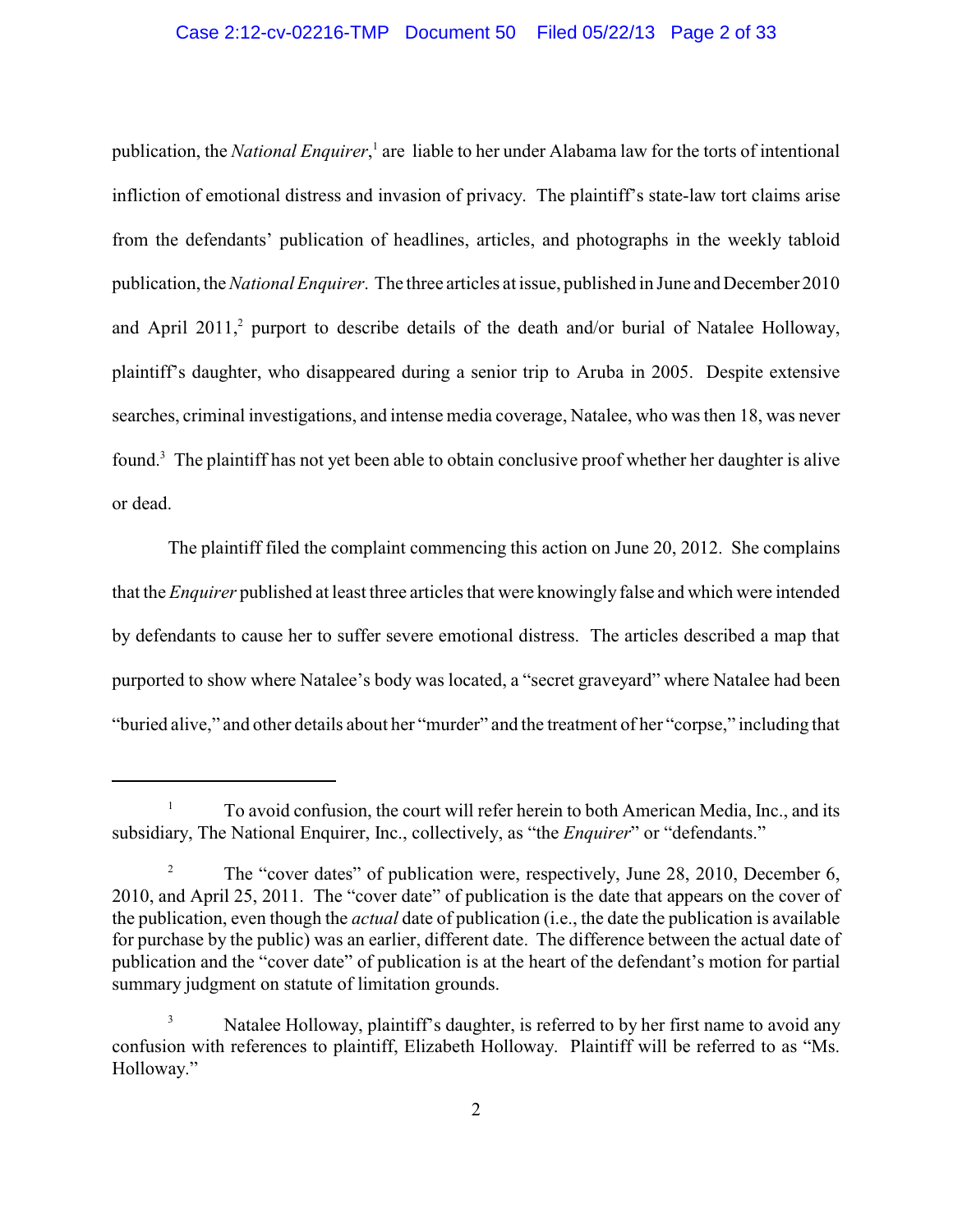## Case 2:12-cv-02216-TMP Document 50 Filed 05/22/13 Page 3 of 33

it had been secreted temporarily in a coffin with another corpse before being moved to a final location. Plaintiff alleges that the stories, headlines, and photographs published in those three articles caused her to suffer severe emotional stress and invaded her privacy through an invasion of her emotional sanctum.

After filing an unopposed motion for extension of time in which to answer or respond to the complaint, and after the motion was granted, the *Enquirer* filed a motion to dismiss and for partial summary judgment asserting that plaintiff's claims are due to be dismissed on the following grounds: (1) that the defendants are not liable to plaintiff on her tort claims because the published materials are "of public concern" and thus are protected by the First Amendment; (2) that the plaintiff cannot recover because the statements at issue are not "of and concerning" her and thus are protected by the First Amendment; (3) that the conduct at issue is not sufficiently "outrageous" to support a claim for intentional infliction of emotional distress under Alabama law; (4) that plaintiff's extreme emotional distress was not caused by the defendantsor the published materials, but by the events arising from Natalee's disappearance; and (5) that the claims relating to the June 28, 2010, publication are barred by the applicable Alabama two-year statute of limitation.<sup>4</sup> In response to the *Enquirer's* motion, Ms. Holloway filed a response in opposition, an affidavit, and a motion to stay consideration of the motion for partial summary judgment in order to conduct discovery. The defendants have filed a motion for reconsideration of the order granting leave to file, and have filed a motion to file a

<sup>&</sup>lt;sup>4</sup> Although the motion itself is not clear, defendants have clarified that they seek summary judgment, and rely upon matters outside the pleadings, only on the ground that the tort claims are barred by the applicable statute of limitations; all other grounds are asserted in support of a motion for dismissal pursuant to Rule 12(b)(6). (Doc. 36, p. 3).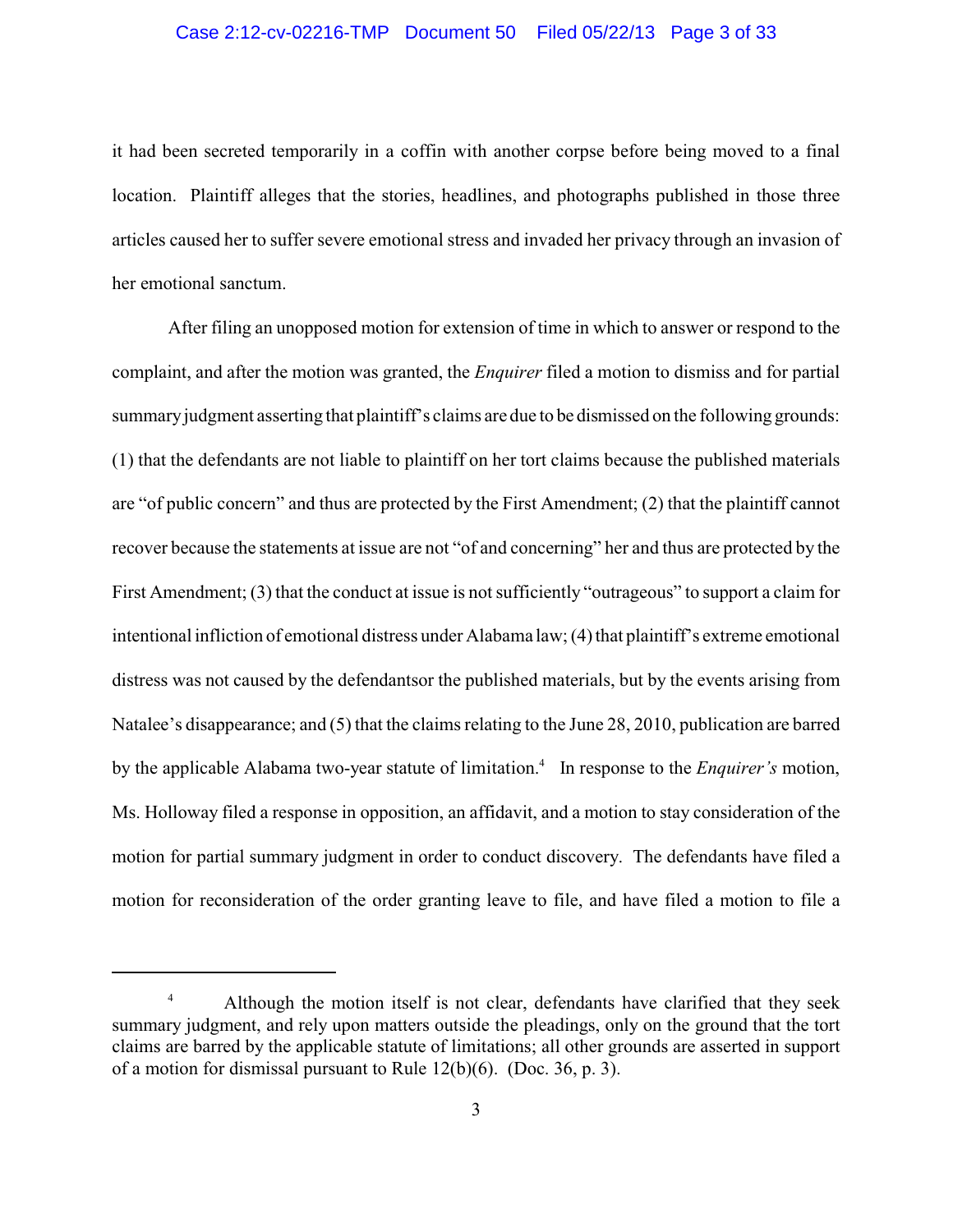# Case 2:12-cv-02216-TMP Document 50 Filed 05/22/13 Page 4 of 33

response to the affidavit, also under seal, which was granted.<sup>5</sup> In addition, the defendants filed a reply to the plaintiff's opposition to the motion to dismiss and for partial summary judgment, which included an opposition to the plaintiff's motion to stay. Because the motion for partial summary judgment is based solelyupon the statute of limitations defense, for which adequate evidence already has been submitted, the motion to stay (doc. 24) is DENIED.

#### **II. STANDARDS OF REVIEW**

The motion presents a complex procedural posture for the case. Defendants make clear that the motion for partial summary judgment is intended to reach only plaintiff's claims arising from the June 28, 2010, publication, contending that such claims are outside the two-year limitation period.<sup>6</sup> In considering all of the claims except the claim based upon the statute of limitations, the court employs the standards governing a Rule 12(b)(6) motion to dismiss. The court examines the evidence offered with respect to the motion seeking dismissal of the tort claims on the basis that they are barred by the statute of limitations in accordance with the standards governing a Rule 56 motion for summary judgment.

<sup>&</sup>lt;sup>5</sup> Because defendants have clarified that they seek dismissal of the claims under Rule 12(b)(6), and not under Rule 56, with the exception of their assertion that the tort claims related to the June 2010 publication are time-barred, the plaintiff's affidavit filed under seal (doc. 23) is not relevant to the claims being considered under Rule 12 and has not been considered by the court in resolving the instant motion to dismiss challenging claims related to the December 2010 and April 2011 publications. Accordingly, the defendants' motion to reconsider the court's order allowing the motion to be filed (doc. 28) and the motion to strike the affidavit (doc. 38) are MOOT.

Defendants do not contend that plaintiff's similar claims of outrage and invasion of privacy arising from the December 2010 and April 2011 publication are untimely.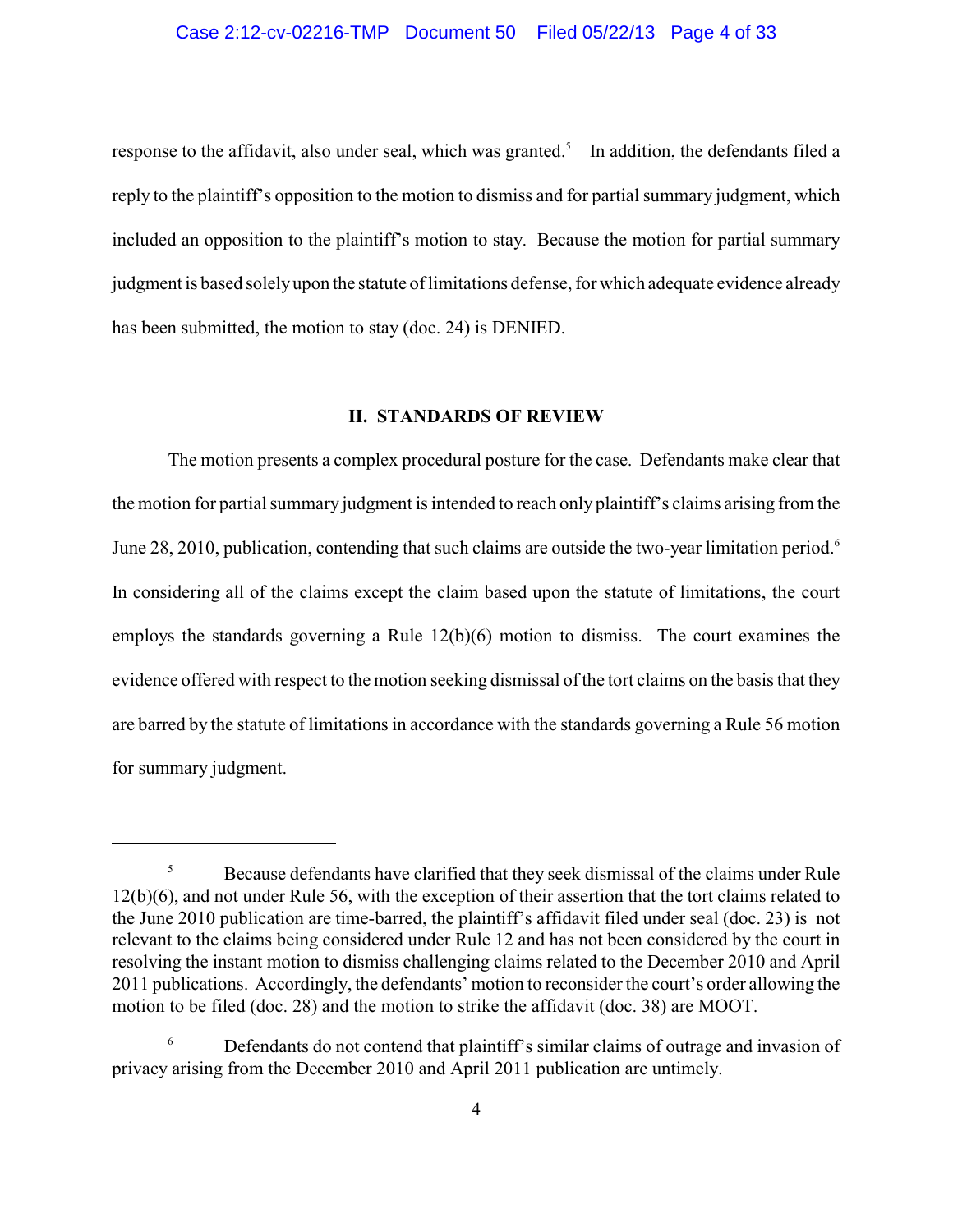#### **A. Motion to Dismiss**

Because this case is before the court on a motion to dismiss pursuant to Rule 12(b)(6) of the Federal Rules of Civil Procedure, the court must assume as true all of the "well-pleaded" facts set in the plaintiff's complaint. In Conley v Gibson, 355 U.S. 41, 45-46, 78 S. Ct. 99, 2 L. Ed. 2d 80 (1957), the Supreme Court stated that a complaint should not be dismissed for failure to state a claim unless it appears "beyond doubt that the plaintiff can prove no set of facts in support of his claim that would entitle him to relief." "[T]he threshold of sufficiency that a complaint must meet to survive a motion to dismiss for failure to state a claim is exceedingly low." Quality Foods de Centro Am. S.A. v. Latin Am. Agribusiness Develop. Corp., 711 F.2d 989, 995 (11<sup>th</sup> Cir. 1983). Federal Rule of Civil Procedure 8(a) requires only a "short and plain statement of the claim showing that the pleader is entitled to relief." Liberal notice pleading standards embodied in Rule 8(a) "do not require that a plaintiff specifically plead every element of a cause of action," Roe v. Aware Woman Ctr. for Choice, Inc., 253 F.3d 678, 683 ( $11<sup>th</sup>$  Cir. 2001), or set out in precise detail the specific facts upon which she bases her claim. The complaint must only "contain either direct or inferential allegations respecting all the material elements necessary to sustain a recovery under some viable legal theory." Id. (quoting In re Plywood Antitrust Litigation,  $655$  F.2d  $627$ ,  $641$  ( $5<sup>th</sup>$  Cir. Unit A Sept.8, 1981)).

Although the court must accept the factual allegations of the complaint as true, it is not required to accept legal conclusions masquerading as facts. As one district court recently reiterated:

Federal Rule of Civil Procedure 12(b)(6) empowers the Court to grant a defendant's motion to dismiss when a complaint fails to state a claim upon which relief can be granted. The pleadings are construed broadly so that all well-pleaded facts are accepted as true, and all inferences are viewed in a light most favorable to the plaintiff. Cooper v. Pate, 378 U.S. 546, 546, 84 S. Ct. 1733, 12 L. Ed. 2d 1030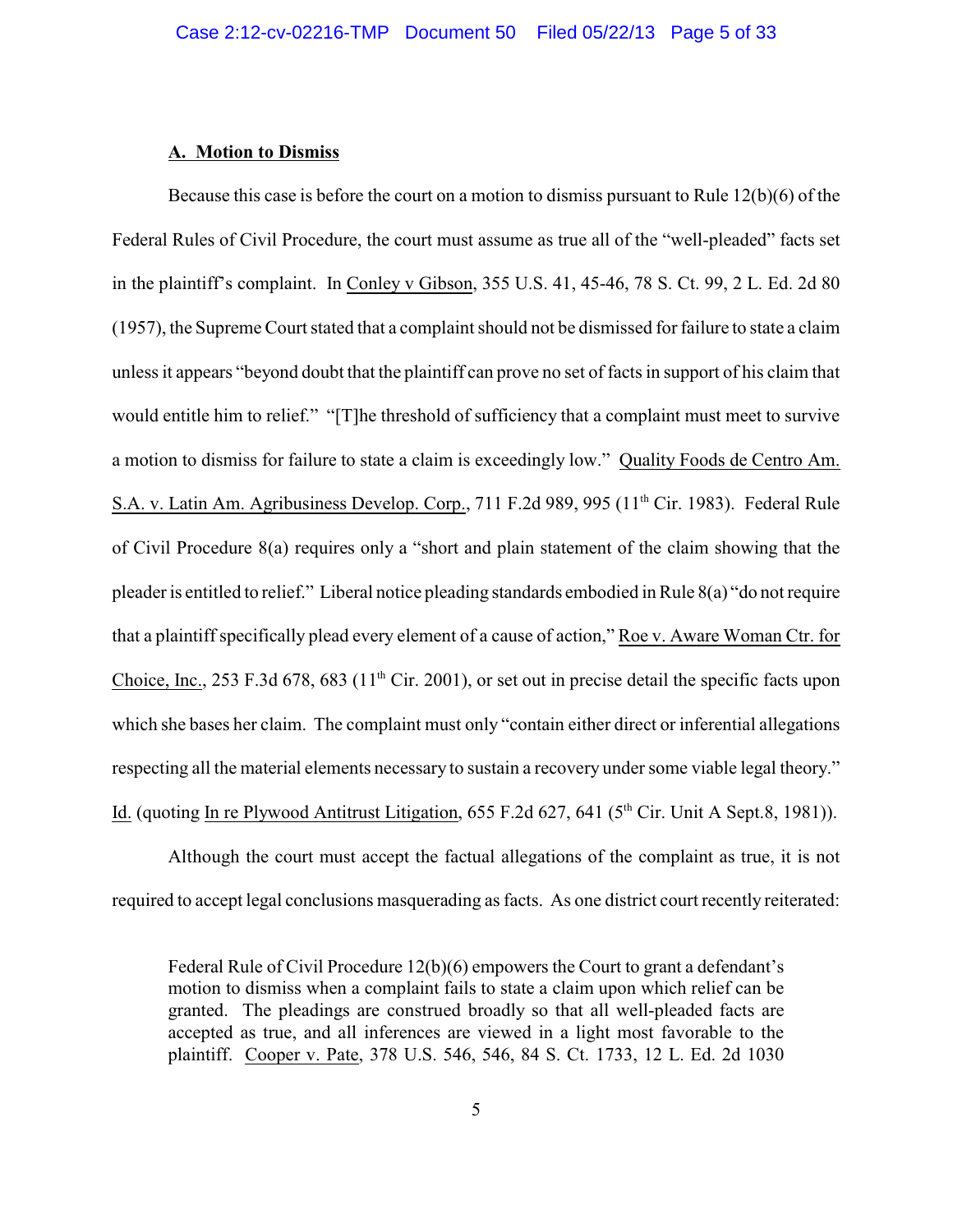(1964); Conner v. Tate, 130 F. Supp. 2d 1370, 1373 (N.D. Ga. 2001). However, the court need not "accept as true a legal conclusion couched as a factual allegation." Papasan v. Allain, 478 U.S. 265, 286, 106 S. Ct. 2932, 92 L. Ed. 2d 209 (1986).

Smith v. Delta Air Lines, Inc., 422 F. Supp. 2d 1310, 1324 (N.D. Ga. 2006). The Supreme Court

commented in 2007 on Rule 12(b)(6) dismissals, saying:

Federal Rule of Civil Procedure 8(a)(2) requires only "a short and plain statement of the claim showing that the pleader is entitled to relief," in order to "give the defendant fair notice of what the ... claim is and the grounds upon which it rests," Conley v. Gibson, 355 U.S. 41, 47, 78 S. Ct. 99, 2 L. Ed. 2d 80 (1957). While a complaint attacked by a Rule 12(b)(6) motion to dismiss does not need detailed factual allegations, ibid.; Sanjuan v. American Bd. of Psychiatryand Neurology, Inc., 40 F.3d 247, 251 (C.A.7 1994), a plaintiff's obligation to provide the "grounds" of his "entitle[ment] to relief" requires more than labels and conclusions, and a formulaic recitation of the elements of a cause of action will not do, see Papasan v. Allain, 478 U.S. 265, 286, 106 S. Ct. 2932, 92 L. Ed. 2d 209 (1986) (on a motion to dismiss, courts "are not bound to accept as true a legal conclusion couched as a factual allegation"). Factual allegations must be enough to raise a right to relief above the speculative level, see 5 C. Wright & A. Miller, Federal Practice and Procedure § 1216, pp. 235-236 (3d ed.2004) (hereinafter Wright & Miller) ("[T]he pleading must contain something more ... than ... a statement of facts that merely creates a suspicion [of] a legally cognizable right of action"), on the assumption that all the allegations in the complaint are true (even if doubtful in fact), see, e.g ., Swierkiewicz v. Sorema N. A., 534 U.S. 506, 508, n. 1, 122 S. Ct. 992, 152 L. Ed. 2d 1 (2002); Neitzke v. Williams, 490 U.S. 319, 327, 109 S. Ct. 1827, 104 L. Ed. 2d 338 (1989) ("Rule 12(b)(6) does not countenance ... dismissals based on a judge's disbelief of a complaint's factual allegations"); Scheuer v. Rhodes, 416 U.S. 232, 236, 94 S. Ct. 1683, 40 L. Ed. 2d 90 (1974) (a well-pleaded complaint may proceed even if it appears "that a recovery is very remote and unlikely").

Bell Atlantic Corp. v. Twombly, 550 U.S. 544, 127 S. Ct. 1955, 1965, 167 L. Ed. 2d 929 (2007).

The Supreme Court in Twombly clearly raised the threshold for factual allegations in a complaint

from "conceivable" to "plausible". Anderson v. Nichols, No. 3:07cv45/RV/EMT, 2007 WL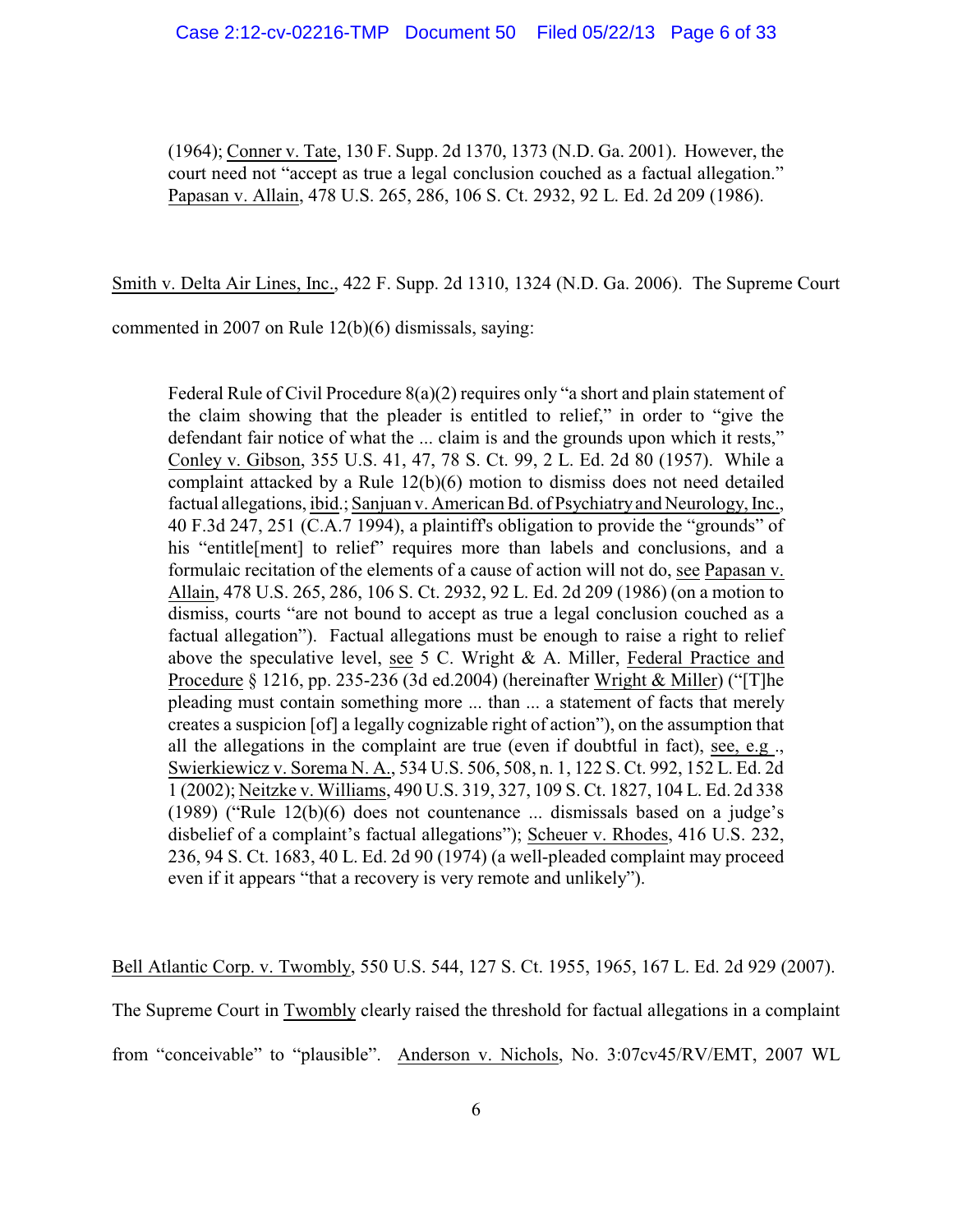#### Case 2:12-cv-02216-TMP Document 50 Filed 05/22/13 Page 7 of 33

2020165 (N.D. Fla. July 9, 2007). Twombly instructs that "Conley's 'no set of facts' language has been questioned, criticized, and explained away long enough" and "this famous observation has earned its retirement." 127 S. Ct. at 1269.

The court of appeals has taken the Supreme Court's admonition to heart. "The Supreme Court's most recent formulation of the pleading specificity standard is that 'stating such a claim requires a complaint with enough factual matter (taken as true) to suggest' the required element." Watts v. Florida Int'l Univ., 495 F.3d 1289, 1295 (11<sup>th</sup> Cir. 2007), quoting Twombly, 127 S. Ct. at 1965. The rule does not "impose a probability requirement at the pleading stage;" instead the standard "simply calls for enough fact to raise a reasonable expectation that discovery will reveal evidence" of the elements of the claims. Twombly, 127 S.Ct. at 1965. "It is sufficient if the complaint succeeds in 'identifying facts that are suggestive enough to render [the element] plausible.' " Watts, 495 F.3d at 1296, quoting Twombly, 127 S.Ct. at 1965. Accordingly, the court must evaluate the plaintiff's claims in light of the Twombly standard, taking as true the well-pleaded *factual* allegations of her complaint.

## **B. Motion for Summary Judgment**

Under Federal Rule of Civil Procedure 56(a), summary judgment is proper "if the movant shows that there is no genuine dispute as to any material fact and the movant is entitled to judgment as a matter of law." Fed. R. Civ. P. 56(a). The party asking for summary judgment "always bears the initial responsibility of informing the district court of the basis for its motion, and identifying those portions of 'the pleadings, depositions, answers to interrogatories, and admissions on file,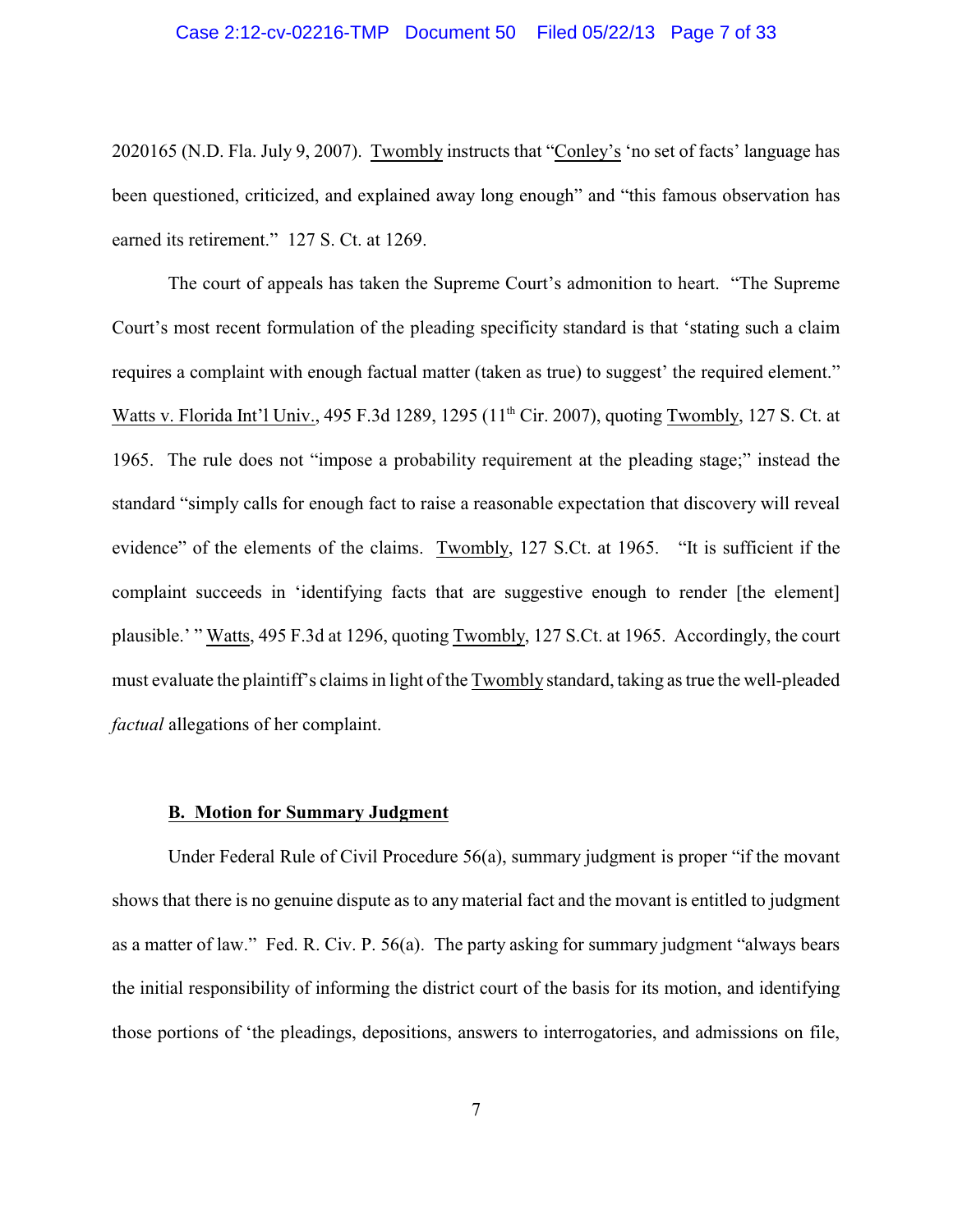# Case 2:12-cv-02216-TMP Document 50 Filed 05/22/13 Page 8 of 33

together with the affidavits, if any,' which it believes demonstrate the absence of a genuine issue of material fact." Celotex Corp. v. Catrett, 477 U.S. 317, 323 (1986) (quoting former Fed. R. Civ. P. 56(c)). The movant can meet this burden by presenting evidence showing there is no dispute of material fact, or by showing that the nonmoving party has failed to present evidence in support of some element of its case on which it bears the ultimate burden of proof. Celotex, 477 U.S. at 322- 23. There is no requirement, however, "that the moving party support its motion with affidavits or other similar materials *negating* the opponent's claim." Id. at 323.

Once the moving party has met his burden, Rule 56 "requires the nonmoving party to go beyond the pleadings and by her own affidavits, or by the 'depositions, answers to interrogatories, and admissions of file,' designate 'specific facts showing that there is a genuine issue for trial.'" Id. at 324 (quoting former Fed. R. Civ. P. 56(e)). The nonmoving party need not present evidence in a form necessary for admission at trial; however, he may not merely rest on his pleadings. Celotex, 477 U.S. at 324. "[T]he plain language of Rule 56(c)mandates the entry of summary judgment, after adequate time for discovery and upon motion, against a party who fails to make a showing sufficient to establish the existence of an element essential to that party's case, and on which that party will bear the burden of proof at trial." Id. at 322.

After the plaintiff has properly responded to a proper motion for summary judgment, the court must grant the motion if there is no genuine issue of material fact and the moving party is entitled to judgment as a matter of law. Fed. R. Civ. P. 56(a). The substantive law will identify which facts are material and which are irrelevant. Anderson v. Liberty Lobby, Inc., 477 U.S. 242, 248 (1986). A dispute is genuine "if the evidence is such that a reasonable jury could return a verdict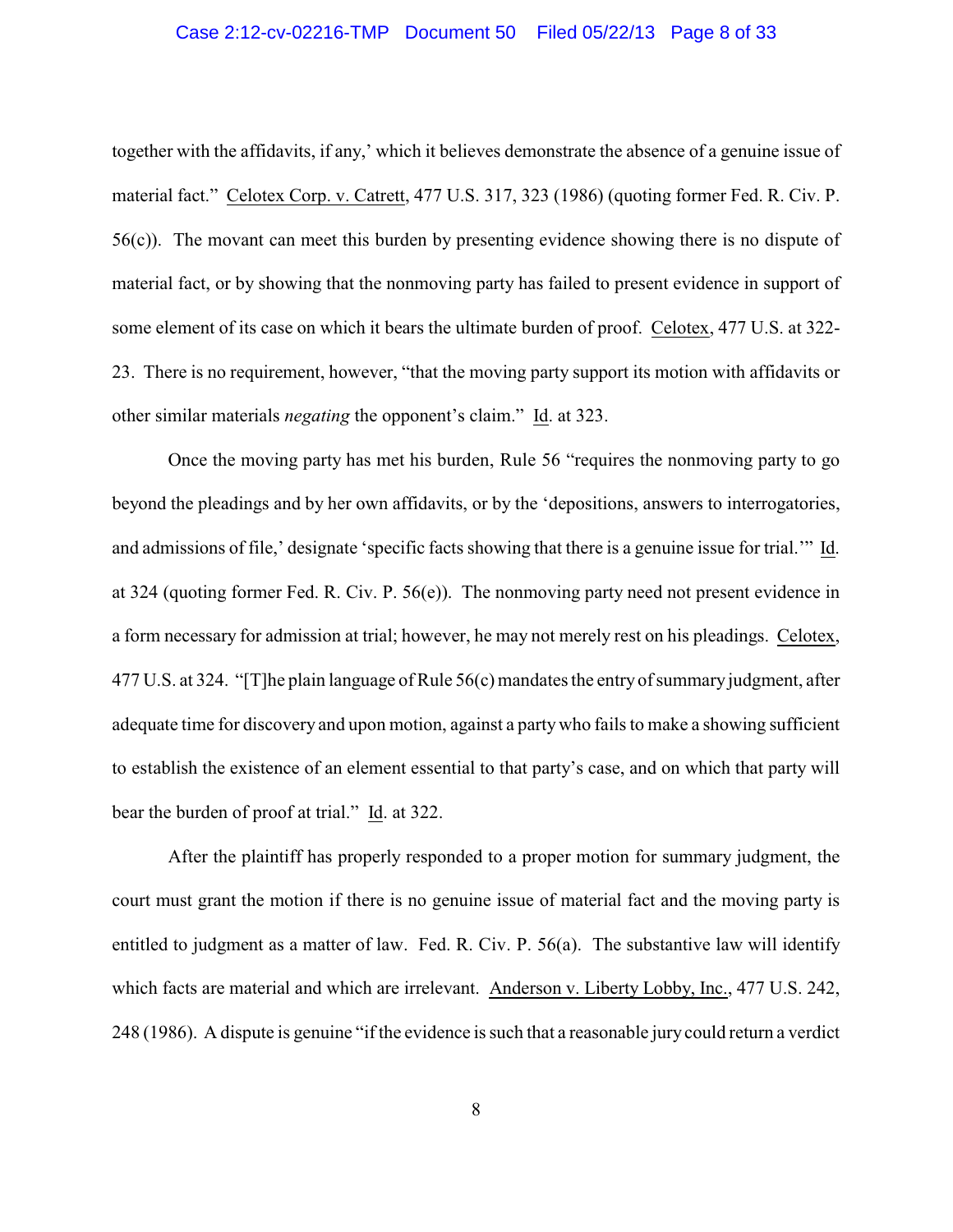for the nonmoving party." Id*.* at 248. "[T]he judge's function is not himself to weigh the evidence and determine the truth of the matter but to determine whether there is a genuine issue for trial." Id. at 249. His guide is the same standard necessary to direct a verdict: "whether the evidence presents a sufficient disagreement to require submission to a jury or whether it is so one-sided that one party must prevail as a matter of law." Id. at 251-52; see also Bill Johnson's Restaurants, Inc. v. N.L.R.B., 461 U.S. 731, 745 n.11 (1983). However, the nonmoving party "must do more than show that there is some metaphysical doubt as to the material facts." Matsushita Elec. Indus. Co., Ltd. v. Zenith Radio Corp., 475 U.S. 574, 586 (1986). If the evidence is merely colorable, or is not significantly probative, summary judgment may be granted. Anderson, 477 U.S. at 249 (citations omitted); accord Spence v. Zimmerman,  $873$  F.2d  $256$  ( $11<sup>th</sup>$  Cir. 1989). Furthermore, the court must "view the evidence presented through the prism of the substantive evidentiaryburden," so theremust be sufficient evidence on which the jury could reasonably find for the plaintiff. Anderson, 477 U.S. at 254; Cottle v. Storer Communication, Inc., 849 F.2d 570, 575 ( $11<sup>th</sup>$  Cir. 1988). Nevertheless, credibility determinations, the weighing of evidence, and the drawing of inferences from the facts are the function of the jury, and therefore the evidence of the non-movant is to be believed and all justifiable inferences are to be drawn in his favor. Anderson, 477 U.S. at 255. The non-movant need not be given the benefit of every inference but only of every reasonable inference. Brown v. City of Clewiston, 848 F.2d 1534, 1540 n.12 (11<sup>th</sup> Cir. 1988).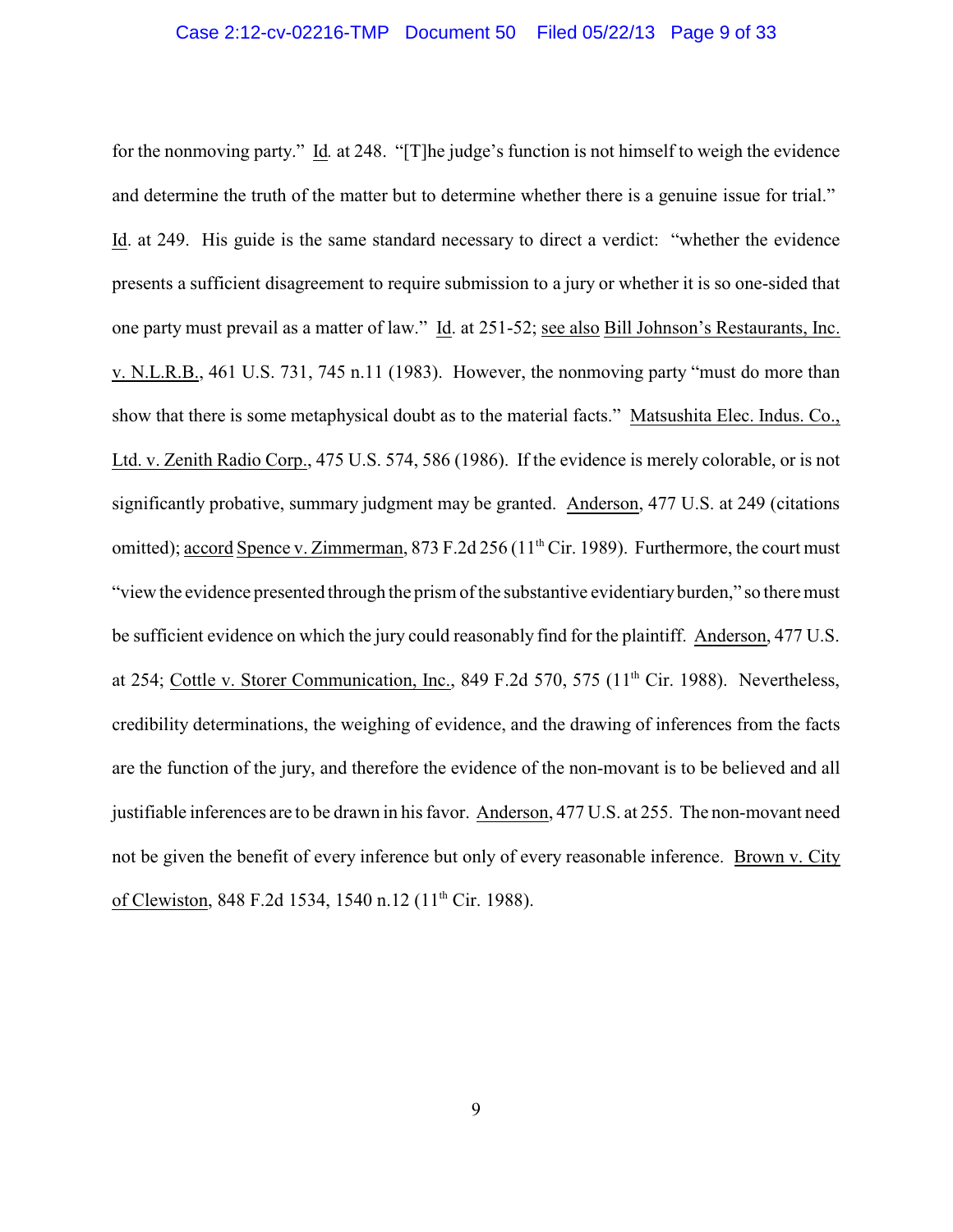#### **III. FACTS**

For purposes of the motion to dismiss, the allegations of the complaint are accepted as true. In addition to describing and attaching copies of the articles at issue, plaintiff alleges a number of other legally significant facts. At paragraph 27 and elsewhere in the complaint, plaintiff has alleged that "[b]eginning in July 2005 and continuing until at least through April 25, 2011, American Media and the National Enquirer have published numerous false headlines, articles, and statements with accompanying photographs about Natalee's disappearance...," including the three at issue here. The complaint alleges that each of the three articles was "published with actual malice, that is, with actual knowledge of falsity or with reckless disregard for truth or falsity" in that the sources of information in the articles were known to be unreliable and that the information was itself false and known by the defendants to be false.<sup>7</sup> Although the complaint alleges that defendants intentionally published false information "in a calculated effort to gain financially" and "in a calculated effort to increase sales and increase profits by falsely sensationalizing their continued tabloid coverage of Natalee's disappearance," (see  $\P$ [132, 133 of the complaint), plaintiff also alleges that "[d]efendants published the false and outrageous headlines, articles, statements and photographs *with the intent to cause, or with reckless disregard of a substantial probability of causing, Plaintiff to suffer severe emotional distress*." (See ¶ 134 of the complaint) (italics added). Thus, the complaint alleges that

The plaintiff also seems to allege that the defendants "negligently" published the false <sup>7</sup> information. See ¶ 125 of the complaint. Negligently publishing false information is insufficient to state a cause of action under the circumstances of this case. See n. 17, *infra*.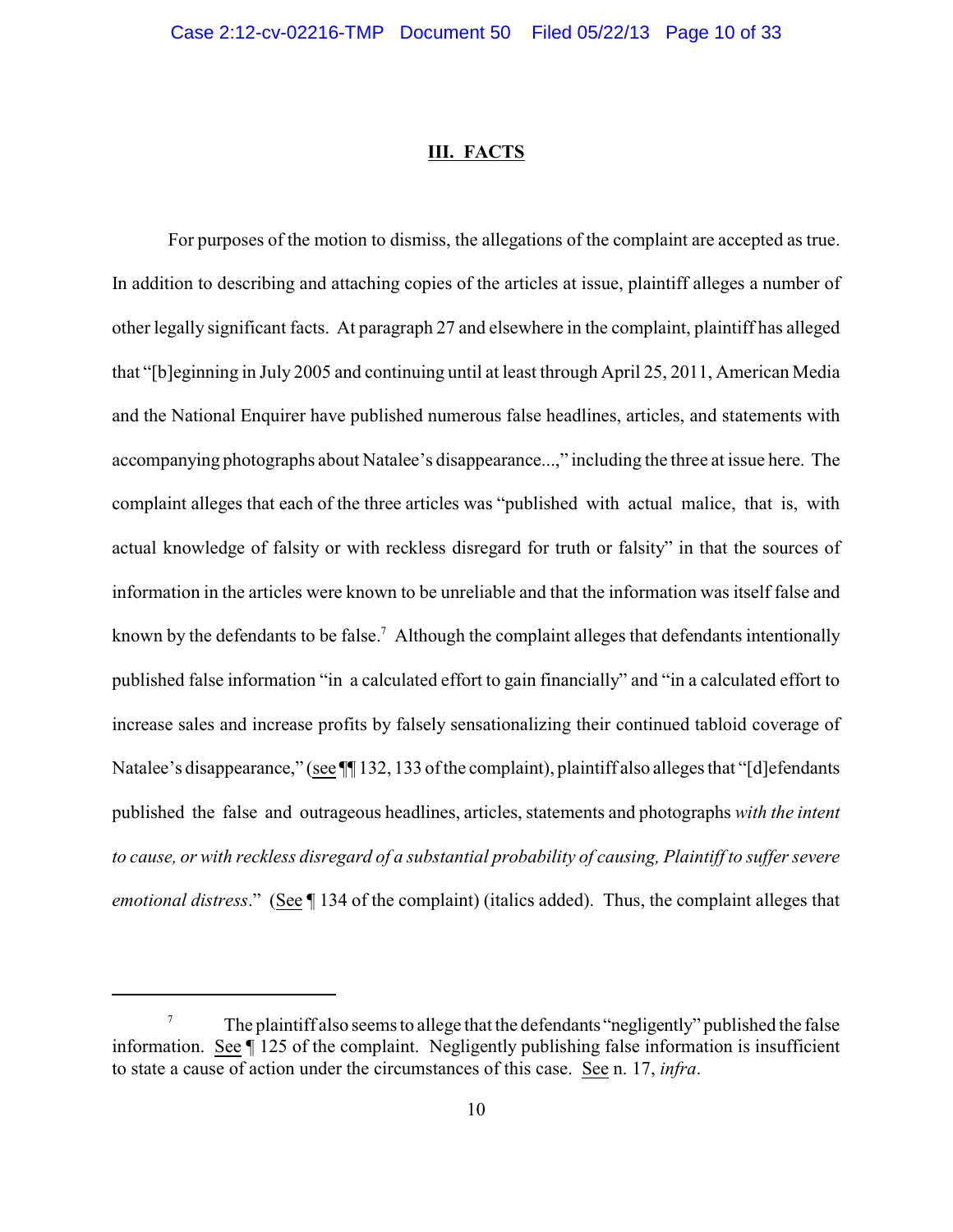#### Case 2:12-cv-02216-TMP Document 50 Filed 05/22/13 Page 11 of 33

at least part of the motivation of the defendants was the intent to inflict on plaintiff severe emotional distress.

For purposes of the motion for partial summary judgment, the only relevant facts are those relating to the statute of limitations. The relevant evidence offered by the defendants indicates that the *Enquirer* that carried a publication date of June 28, 2010, was available to the public as early as June 16, 2010. Plaintiff has responded both that the defendants' evidence regarding the date of distribution is inadequate, and that, regardless of when the June 28 edition was available to the public, she did not see the publication or suffer any distress over the publication until September or October 2010.

#### **IV. DISCUSSION**

#### **A. Application of the First Amendment as a Bar to Tort Claims**

The case at bar requires the court to draw a line between the state's right to protect a citizen from outrageous conduct and invasions of privacy, and the Constitutional protection of free speech guaranteed by the First Amendment. The conflict between an individual's tort claim and a free press most often has been confronted in the realm of libel law. Modern legal standards regarding the collision of defamation claims and First Amendment rights were defined by the Supreme Court in New York Times v. Sullivan, 376 U.S. 254, 84 S. Ct. 710, 11 L. Ed. 2d 686 (1964).

In Sullivan, the *New York Times* published an editorial advertisement in support of the civil rights movement and against the treatment of protesters by describing a "wave of terror" perpetrated by police in Montgomery, Alabama. The police commissioner sued for libel, alleging that the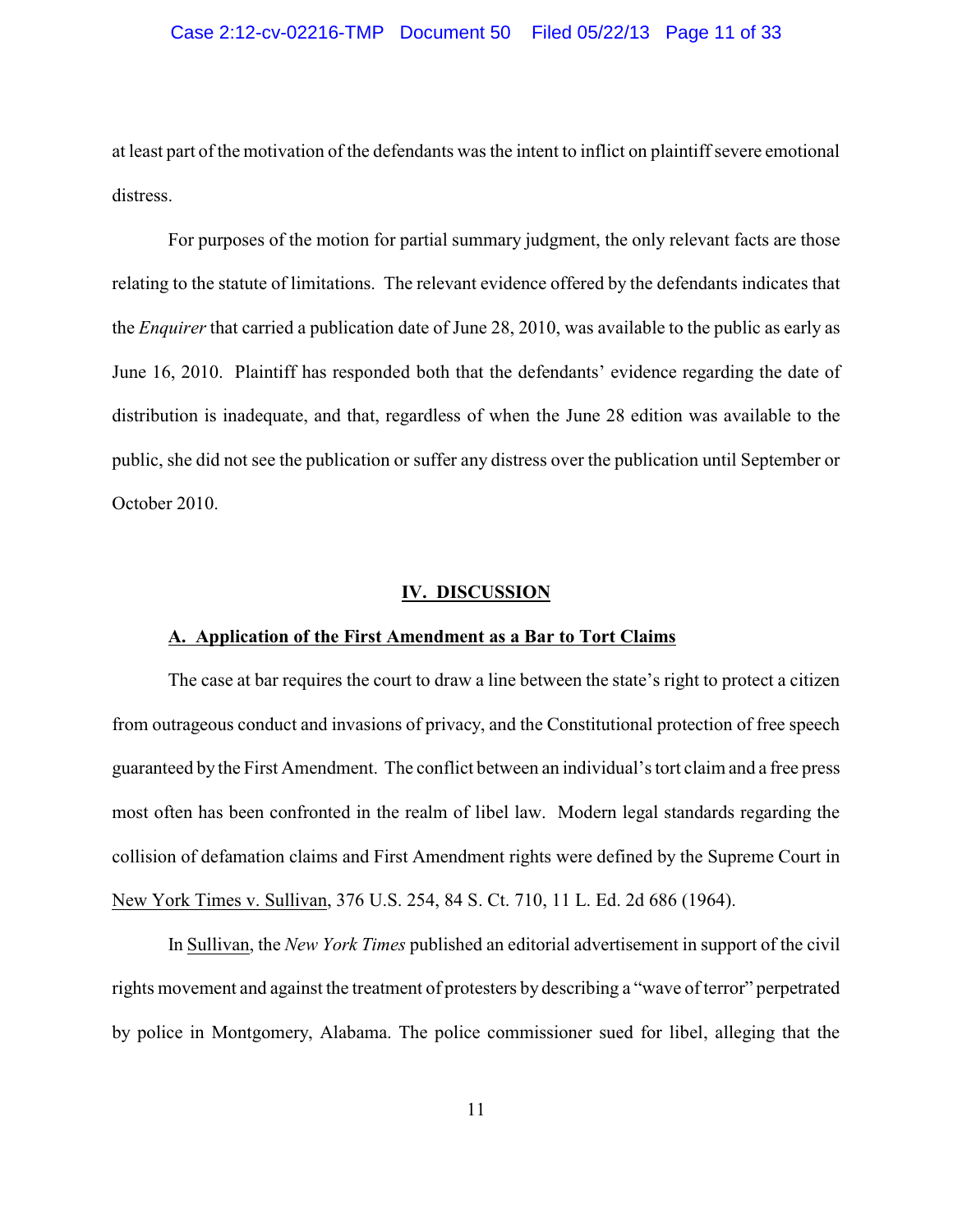references to police were directed toward him, were false, and had damaged his reputation. The Alabama courts granted him relief, but the Supreme Court reversed, holding that "the rule of law applied by the Alabama courts is constitutionally deficient for failure to provide the safeguards for freedom of speech and of the press that are required by the First and Fourteenth Amendments in a libel action brought by a public official against critics of his official conduct." 367 U.S. at 264. The Court noted that constitutional protections had been offered historicallyto speech that was erroneous, and that such protection is afforded even in spite of the falsity of the speech. The Court explained:

Thus we consider this case against the background of a profound national commitment to the principle that debate on public issues should be uninhibited, robust, and wide-open, and that it may well include vehement, caustic, and sometimes unpleasantly sharp attacks on government and public officials. See Terminiello v. Chicago, 337 U.S. 1, 4, 69 S. Ct. 894, 93 L. Ed. 1131; De Jonge v. Oregon, 299 U.S. 353, 365, 57 S. Ct. 255, 81 L. Ed. 278. The present advertisement, as an expression of grievance and protest on one of the major public issues of our time, would seem clearly to qualify for the constitutional protection. The question is whether it forfeits that protection by the falsity of some of its factual statements and by its alleged defamation of respondent.

Authoritative interpretations of the First Amendment guarantees have consistently refused to recognize an exception for any test of truth – whether administered by judges, juries, or administrative officials – and especially one that puts the burden of proving truth on the speaker. Cf. Speiser v. Randall, 357 U.S. 513, 525-526, 78 S. Ct. 1332, 2 L. Ed. 2d 1460. The constitutional protection does not turn upon 'the truth, popularity, or social utility of the ideas and beliefs which are offered.' N.A.A.C.P. v. Button, 371 U.S. 415, 445, 83 S. Ct. 328, 344, 9 L. Ed. 2d 405. As Madison said, 'Some degree of abuse is inseparable from the proper use of every thing; and in no instance is this more true than in that of the press.' 4 Elliot's Debates on the Federal Constitution (1876), p. 571. In Cantwell v. Connecticut, 310 U.S. 296, 310, 60 S. Ct. 900, 906, 84 L. Ed. 1213, the Court declared:

'In the realm of religious faith, and in that of political belief, sharp differences arise. In both fields the tenets of one man may seem the rankest error to his neighbor. To persuade others to his own point of view, the pleader, as we know, at times, resorts to exaggeration, to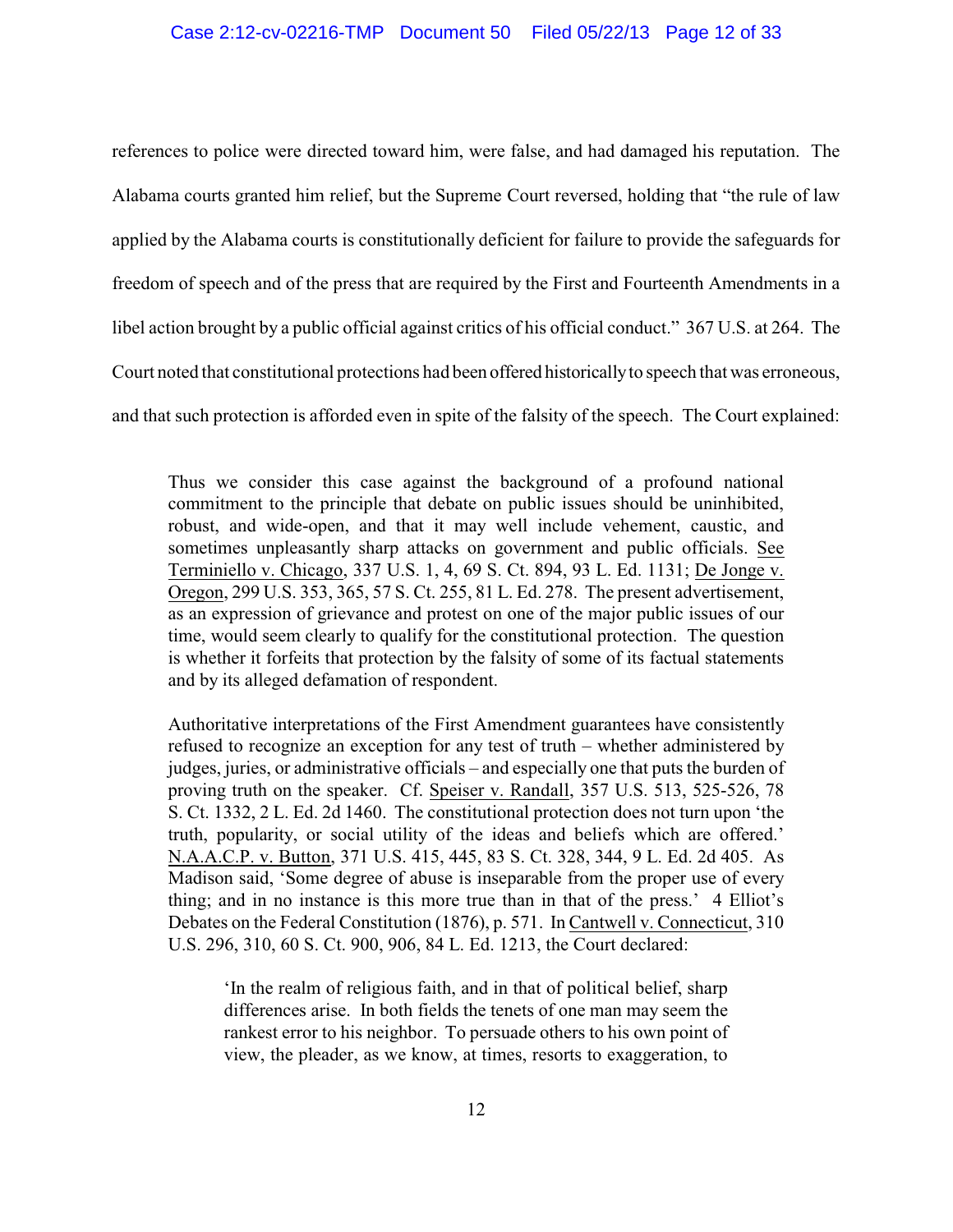vilification of men who have been, or are, prominent in church or state, and even to false statement. But the people of this nation have ordained in the light of history, that, in spite of the probability of excesses and abuses, these liberties are, in the long view, essential to enlightened opinion and right conduct on the part of the citizens of a democracy.'

That erroneous statement is inevitable in free debate, and that it must be protected if the freedoms of expression are to have the 'breathing space' that they 'need \* \* \* to survive,' N.A.A.C.P. v. Button, 371 U.S. 415, 433, 83 S. Ct. 328, 338, 9 L. Ed. 2d 405, was also recognized by the Court of Appeals for the District of Columbia Circuit in Sweeney v. Patterson, 76 U.S. App. D.C. 23, 24, 128 F.2d 457, 458 (1942), cert. denied, 317 U.S. 678, 63 S. Ct. 160, 87 L. Ed. 544. Judge Edgerton spoke for a unanimous court which affirmed the dismissal of a Congressman's libel suit based upon a newspaper article charging him with anti-Semitism in opposing a judicial appointment. He said:

'Cases which impose liability for erroneous reports of the political conduct of officials reflect the obsolete doctrine that the governed must not criticize their governors. \* \* \* The interest of the public here outweighs the interest of appellant or any other individual. The protection of the public requires not merely discussion, but information. Political conduct and views which some respectable people approve, and others condemn, are constantly imputed to Congressmen. Errors of fact, particularly in regard to a man's mental states and processes, are inevitable. \* \* \* Whatever is added to the field of libel is taken from the field of free debate.'

New York Times Co. v. Sullivan, 376 U.S. at 271-72. In the end, however, the court's protection of the speech at issue went only so far as those "erroneous statements honestly made." 376 U.S. at 278. The ultimate test of such speech requires a finding that the First Amendment shields from liability to a public official for *libel* all but those false statements "of and concerning the plaintiff" that are made with knowledge of falsity, actual malice, or reckless disregard for the truth. 367 U.S. 287-88. Because there is no allegation of libel or slander at issue here, the issue becomes whether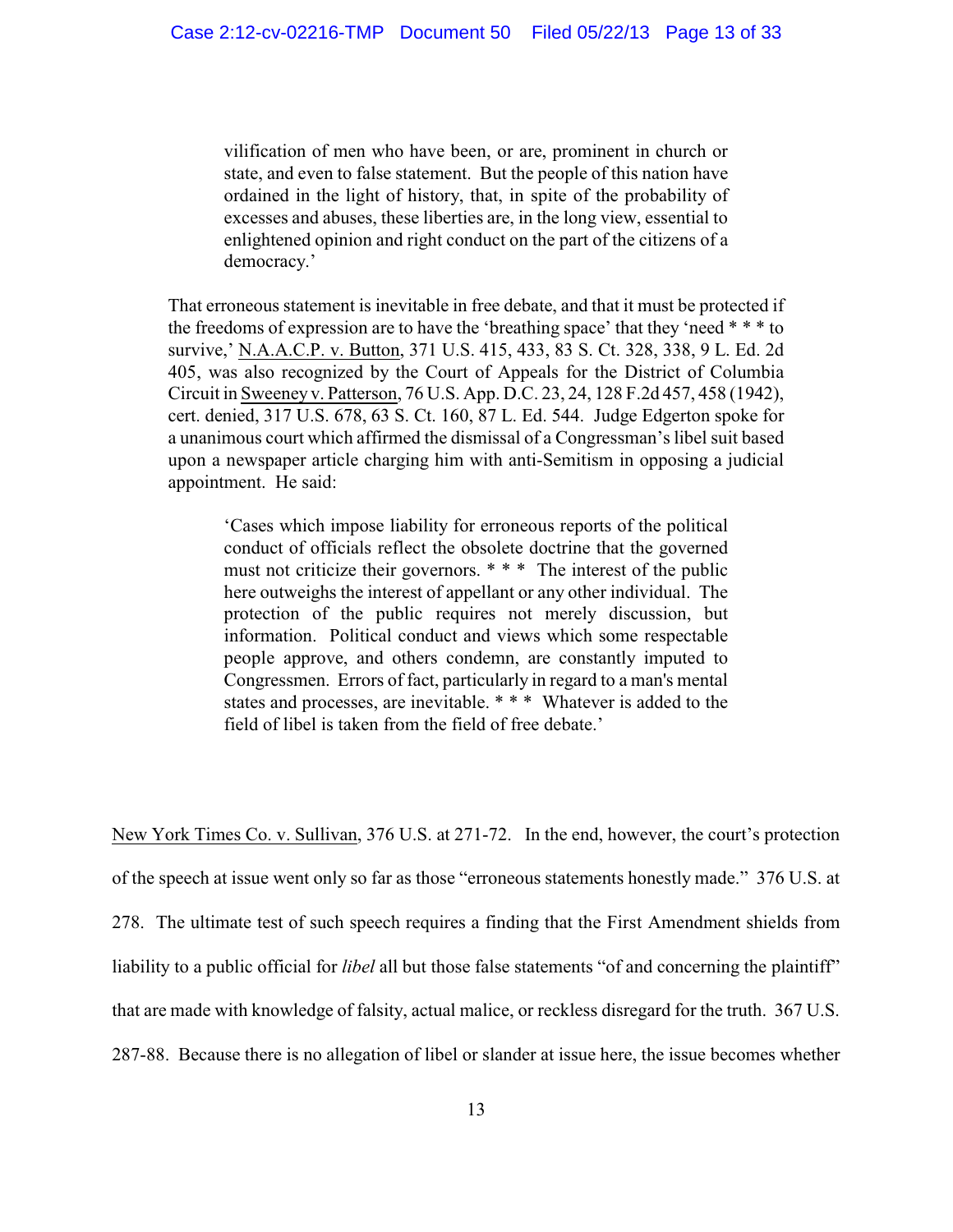the standards enunciated in New York Times v. Sullivan apply where the claims alleged are intentional infliction of emotional distress or an invasion of privacy.

## **1. Intentional Infliction of Emotional Distress**

The tension between the tort of intentional infliction of emotional distress and the First Amendment's protections of the press was brought into focus in Hustler Magazine v. Falwell, 485 U.S. 46, 108 S. Ct. 876, 99 L. Ed. 2d 41 (1988). In Hustler, the Supreme Court held that the First and Fourteenth Amendment may prohibit a public figure from recovering damages for the tort of intentional infliction of emotional distress. The speech at issue in Hustler was an "ad parody" that depicted, in cartoon fashion, a nationally known evangelical minister having sexual relations with his mother in an outhouse. The subject matter of the speech at issue was admittedly false, and the plaintiff, Jerry Falwell, was not a public official, but a public figure.<sup>8</sup>

The Court in Hustler grappled with the application of the contours of libel law drawn from Sullivan to the quite different tort of intentional infliction of emotional distress. The Court recognized that speech does not lose its First Amendment protection simply because it is outrageous, shocking, embarrassing, or offensive. 485 U.S. at 55-56. At the same time, the Court viewed the speech at issue in Hustler as opinion, and as "the public expression of ideas," which did not contain any assertions of fact. Nevertheless, the Court concluded that a public figure "may not recover for

<sup>&</sup>lt;sup>8</sup> In Hustler, the parties did not dispute the classification of the religious leader/television host as a public figure. Similarly, the parties in this case do not dispute that Elizabeth Holloway, who sought publicity about the disappearance of her daughter and appeared frequently on television after Natalee disappeared, also is a public figure.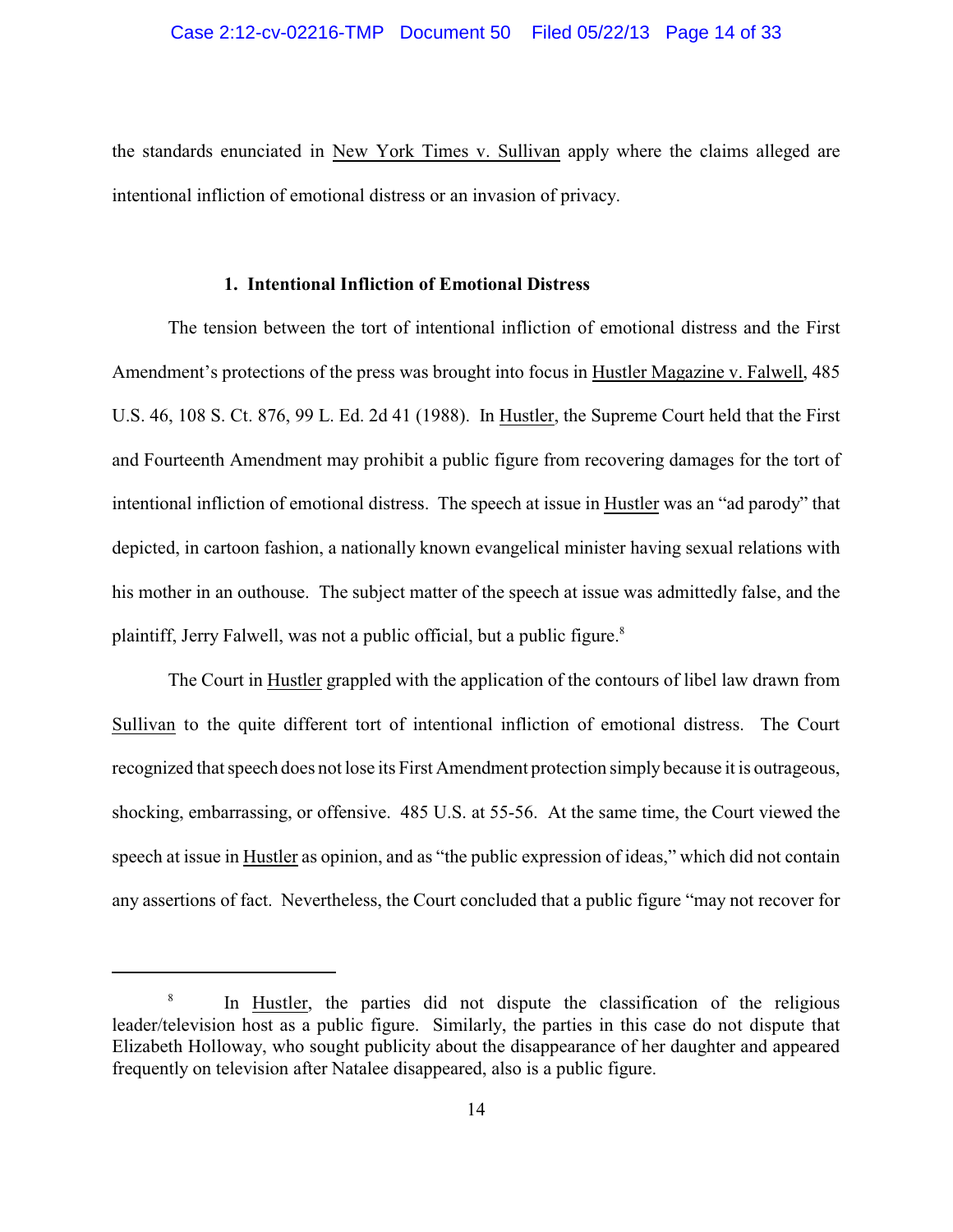## Case 2:12-cv-02216-TMP Document 50 Filed 05/22/13 Page 15 of 33

the tort of intentional infliction of emotional distress ... [w]ithout showing in addition that the publication contains a false statement of fact which was made with 'actual malice'." 455 U.S. at 56. Accordingly, a claim alleging intentional infliction of emotional distress, like a libel claim, can survive a First Amendment challenge when the publication was factual, $^9$  false, and made with actual malice.

The defendants further argue that the Supreme Court has concluded that the Free Speech Clause of the First Amendment provides a bar to state-law tort claims that arise from speech on matters "of public concern." Theycontend that, regardless of the falsityor outrageousness of speech, it is protected by the First Amendment if it involves a matter "of public concern." They cite Snyder v. Phelps, U.S. , 131 S. Ct. 1207 (2011), which shielded from liability members of the Westboro Baptist Church who picketed a soldier's funeral, holding signs that were offensive, outrageous, and allegedly false. The soldier's father, Albert Snyder, brought claims of intentional infliction of emotional distress and invasion of privacy under Maryland state law after church members lined up along the funeral route holding signs that read*, inter alia*: "God Hates Fags," "You're Going to Hell," and "Thank God for IEDs". Snyder, 131 S. Ct. at 1216-17. The Supreme Court found that the First Amendment protected the speech of the church members where the speech was "relating to any matter of political, social, or other concern to the community." The signs were found to be "of public concern" because they addressed matters involving "homosexuality in the

It also is undisputed that the articles at issue purported to describe facts concerning Natalee Holloway's disappearance, and were not set forth as opinion, parody, or caricature as was the article at issue in Hustler.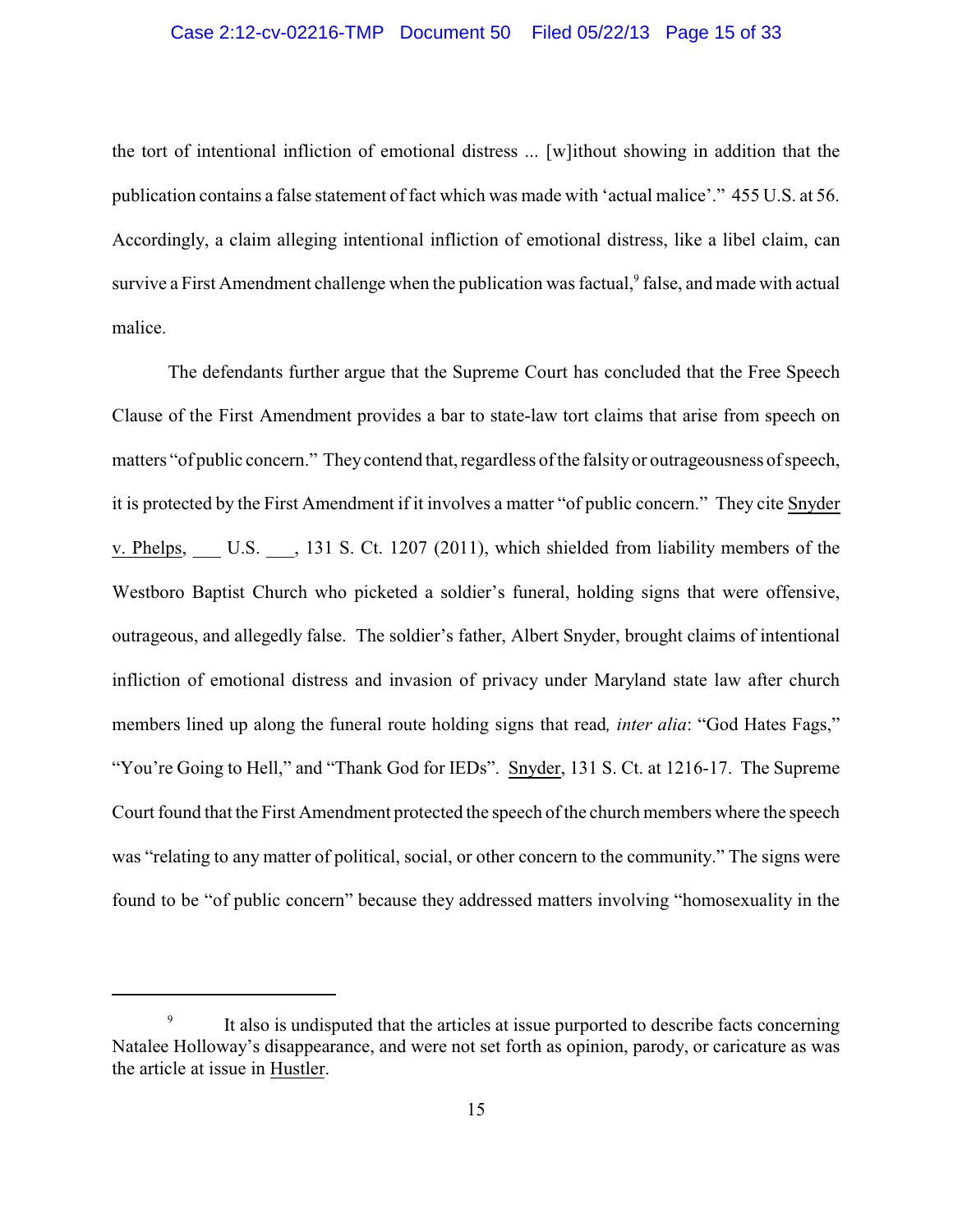### Case 2:12-cv-02216-TMP Document 50 Filed 05/22/13 Page 16 of 33

military" and the "fate of our Nation." Snyder, 131 S. Ct. at 1217.<sup>10</sup> The Court in Snyder noted, however, that there was no allegation that the church members were not representing their "honestly believed" views on public issues. $11$  131 S. Ct. at 1217. The Court further explained that the picketing did not involve any "pre-existing relationship or conflict between [the church] and [the soldier's father] that might suggest [the church's] speech on public matters was intended to make an attack on Snyder over a private matter." 131 S. Ct. at 1217.

While Snyder clearly expressed a broad view of "special protection" for speech on matters of public concern, even where it is false and "insulting" or "outrageous," it can be asserted fairly that the First Amendment protection described in Snyder does not extend to speech that is not "honestly" believed, or that is used as a weapon simply to mount a personal attack against someone over a private matter. The plaintiff in this case, unlike Snyder, has alleged that she had a pre-existing relationship with the defendants and that the newspaper articles at issue were "intended" to cause her distress.<sup>12</sup> Defendants have definitively stated that, for purposes of their motion, they accept the

 $10$  There is little question that the disappearance of Natalee Holloway, which dominated news coverage for many weeks, if not years, and which involved the safety of travel abroad and called up the worst fears of parents, was a matter of "concern to the community."

 $\frac{11}{11}$  It is also worth noting that, like the "ad parody" in Falwell, the speech at issue in Snyder did not involve asserted "facts," at least in the sense that a reasonable person could understand the offending speech to assert ascertainably "false" statements. The expressions "God Hates Fags" and "You're Going to Hell" and "Thank God for IEDS" are, at best, opinions, not factual statements.

Facts in support of this claim are set forth in her affidavit, filed under seal. (Doc. 37). Because the motion at issue is one offered pursuant to Rule 12(b)(6), however, the court need not consider the affidavit, and looks to the complaint alone, in which it is alleged that the publication was known to be false, and that the defendants acted intentionally and maliciously to cause her harm. See ¶¶ 132-134 of the complaint.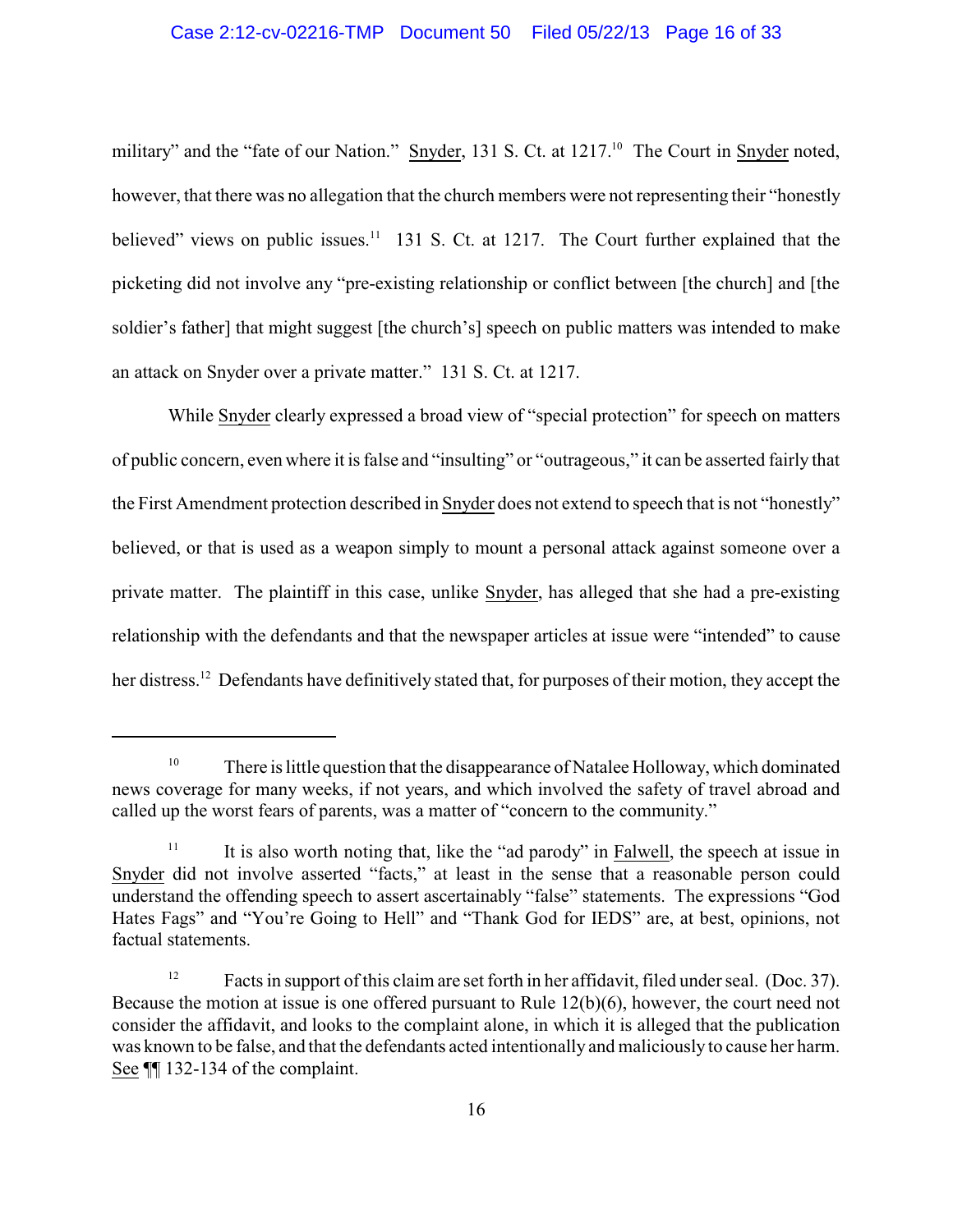plaintiff's allegations that the articles were false. Snyder does not definitively extend First Amendment protection to the speech at issue, because plaintiff has alleged that the statements made were not "honestly believed," and were motivated by some desire to attack her or cause her pain.

The requirement that the statements at issue in a defamation case be either true or believed by the speaker to be true was discussed further by the Supreme Court in Milkovich v. Lorain Journal

Co., 497 U.S. 1, 110 S. Ct. 2695, 111 L. Ed. 2d 1 (1990):

However, due to concerns that unduly burdensome defamation laws could stifle valuable public debate, the privilege of "fair comment" was incorporated into the common law as an affirmative defense to an action for defamation. "The principle of 'fair comment' afford[ed] legal immunity for the honest expression of opinion on matters of legitimate public interest when based upon a true or privileged statement of fact." 1 F. Harper & F. James, LAW OF TORTS  $\S$  5.28, p. 456 (1956) (footnote omitted). As this statement implies, comment was generally privileged when it concerned a matter of public concern, was upon true or privileged facts, represented the actual opinion of the speaker, and was not made solely for the purpose of causing harm. See RESTATEMENT OF TORTS, supra, § 606. "According to the majority rule, the privilege of fair comment applied only to an expression of opinion and not to a false statement of fact, whether it was expressly stated or implied from an expression of opinion." RESTATEMENT (SECOND) OF TORTS, supra, § 566, Comment a. Thus under the common law, the privilege of "fair comment" was the device employed to strike the appropriate balance between the need for vigorous public discourse and the need to redress injury to citizens wrought by invidious or irresponsible speech.

Milkovich, 497 U.S. at 13-14. While Milkovich deals with libel allegations and not with claims of intentional infliction of emotional distress or invasion of privacy, there is no reason to believe that the "need to redress injury ... wrought by invidious or irresponsible speech" is any less compelling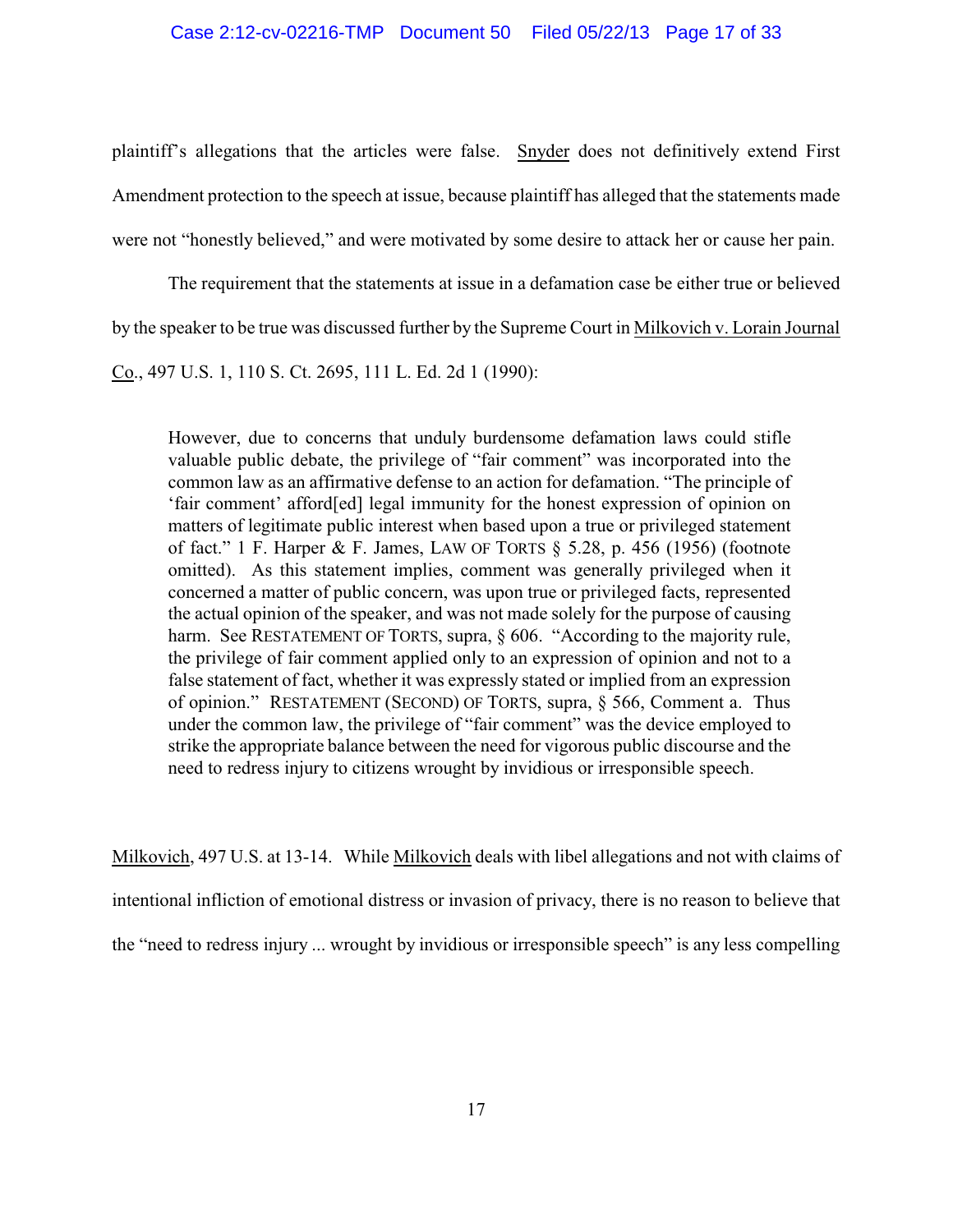in the realm of torts other than libel or slander.<sup>13</sup> The Supreme Court's "actual malice" requirement for defamation actions by public officials and figures demonstrates that there remains a narrow area in which speech may exceed the First Amendment shield. Likewise, Snyder implies that knowingly false speech motivated by a specific intent to cause emotional harm to a particular person may also fall outside First Amendment protection.

More recent pronouncements of the Supreme Court make an examination of any protection for *false* speech even more difficult. In United States v. Alvarez, \_\_\_ U.S. \_\_\_, 132 S. Ct. 2537, 183 L. Ed. 2d 574 (2012), the court determined that the Stolen Valor Act, a federal statute that criminalized knowingly false statements in which the speaker claims to have been a recipient of the Medal of Honor, violated the First Amendment. Defendants argue that Alvarez provides First Amendment protection to false speech,  $h^4$  but such a broad reading of Alvarez is not justified. The statute at issue in Alvarez constituted a content-based prior restraint for which the Government had failed to provide a sufficient rationale for its chilling effect on legitimate speech. The Stolen Valor Act was vulnerable to First Amendment challenge not because false speech is never protected, but because the Act "targets falsity and nothing more." Alvarez, 132 S. Ct. at 2545. The Court recognized that "our law and tradition show ... there are instances in which the falsity of speech bears upon whether it is protected," as in cases involving defamation, fraud or other torts. 132 S. Ct. at 246. Alvarez recognizes that blanket prohibitions on entire categories of speech are different than

 $13$  The burden of proving the falsity of the statements ultimately lies with the plaintiff. Milkovich, 297 U.S. at 16.

 $14$  There is no question that the statute criminalized only intentional and knowingly false statements – blatant lies about being a Medal of Honor recipient. The statute did not, however, require that the false claim be made with any culpable intent, such as to defraud or injure another.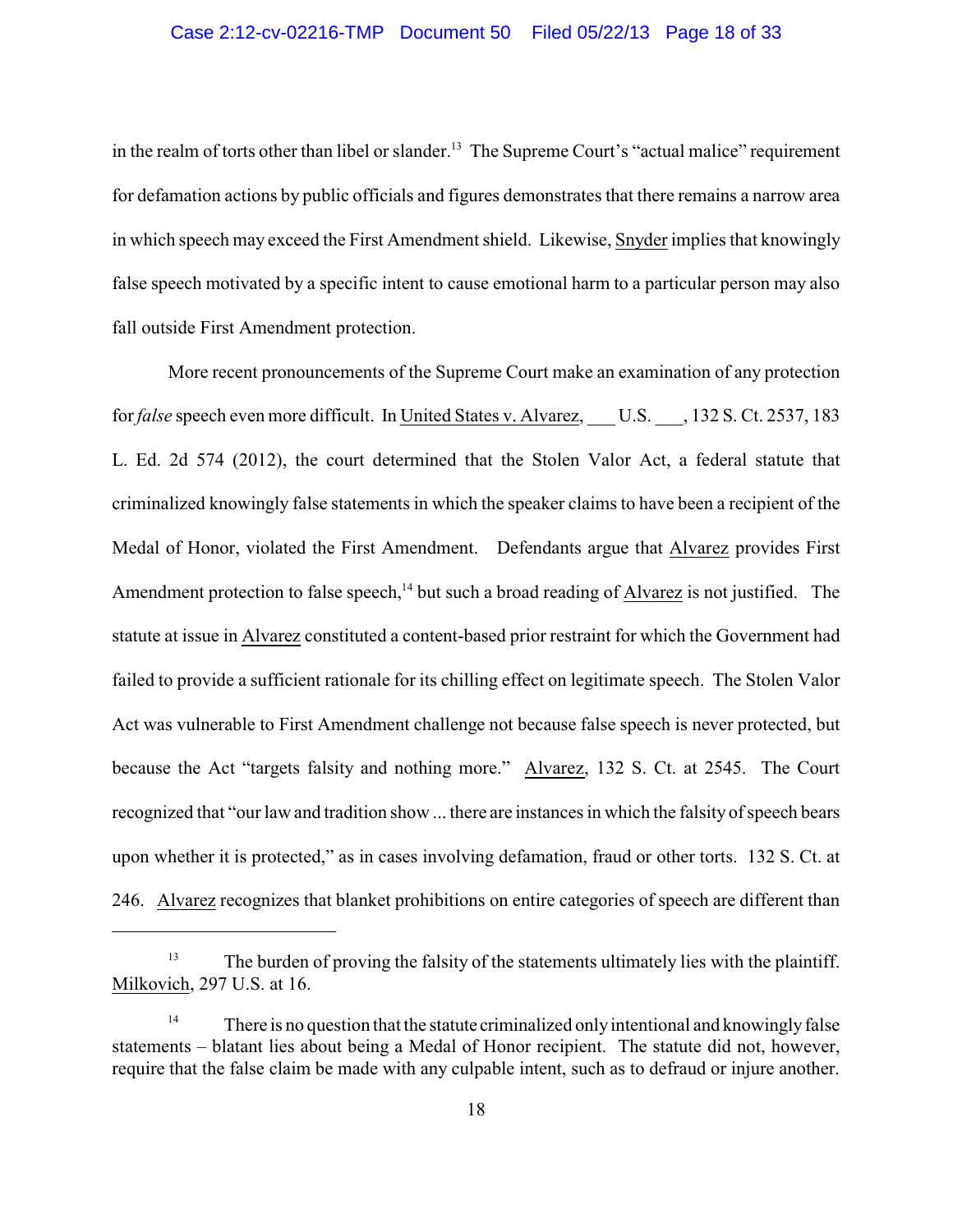# Case 2:12-cv-02216-TMP Document 50 Filed 05/22/13 Page 19 of 33

protections under the law for those who suffer actual injury. "Torts involving the intentional infliction of emotional distress (like torts involving placing a victim in a false light) concern falsehoods that tend to cause harm to a specific victim of an emotional-, dignitary-, or privacy-related kind." 132 .S. Ct. at 2554 (Brever and Kagan, JJ, concurring).<sup>15</sup>

The cases discussed above instruct that while false speech often must be tolerated in order to foster the free exchange of ideas so integral to our constitutional values, there remain limits upon the right to publish false statements that injure an individual. Those limits appear to be drawn with respect to whether the statements published purport to convey facts (as distinct from opinions), whether the speaker had knowledge that the facts conveyed in the statements were false, and – in the case of a claim of intentional infliction of emotional distress – whether the publication of the statements was intended to, and did, inflict severe emotional distress on a particular victim.<sup>16</sup> At the same time, it is clear that the torts of defamation and of intentional infliction are separate and distinct.

<sup>&</sup>lt;sup>15</sup> Alvarez is a plurality opinion, with four justices joining in the main opinion and Justices Breyer and Kagan concurring in the judgment, but on different grounds. The narrowest reading of Alvarez is that the statute at issue was unconstitutionally overbroad because it penalized statements falsely claiming an award of the Medal of Honor entirely on the basis of the falsity of the statement "and nothing else." While the falsity of a statement remains relevant to some forms of proscription of speech (i.e., fraud, defamation), it is not alone sufficient to meet First Amendment muster. Under Sullivan and its progeny, falsity must be coupled with some other element of culpability, such as an intent to injure or defraud another person.

 $16$  The defendants seek dismissal of the invasion of privacy claim on the same basis as the outrage claims, asserting that "all the constitutional standards that govern defamations actions" apply to any tort claim. Because the court disagrees with the foundation of the argument, the privacy claim need not be addressed separately.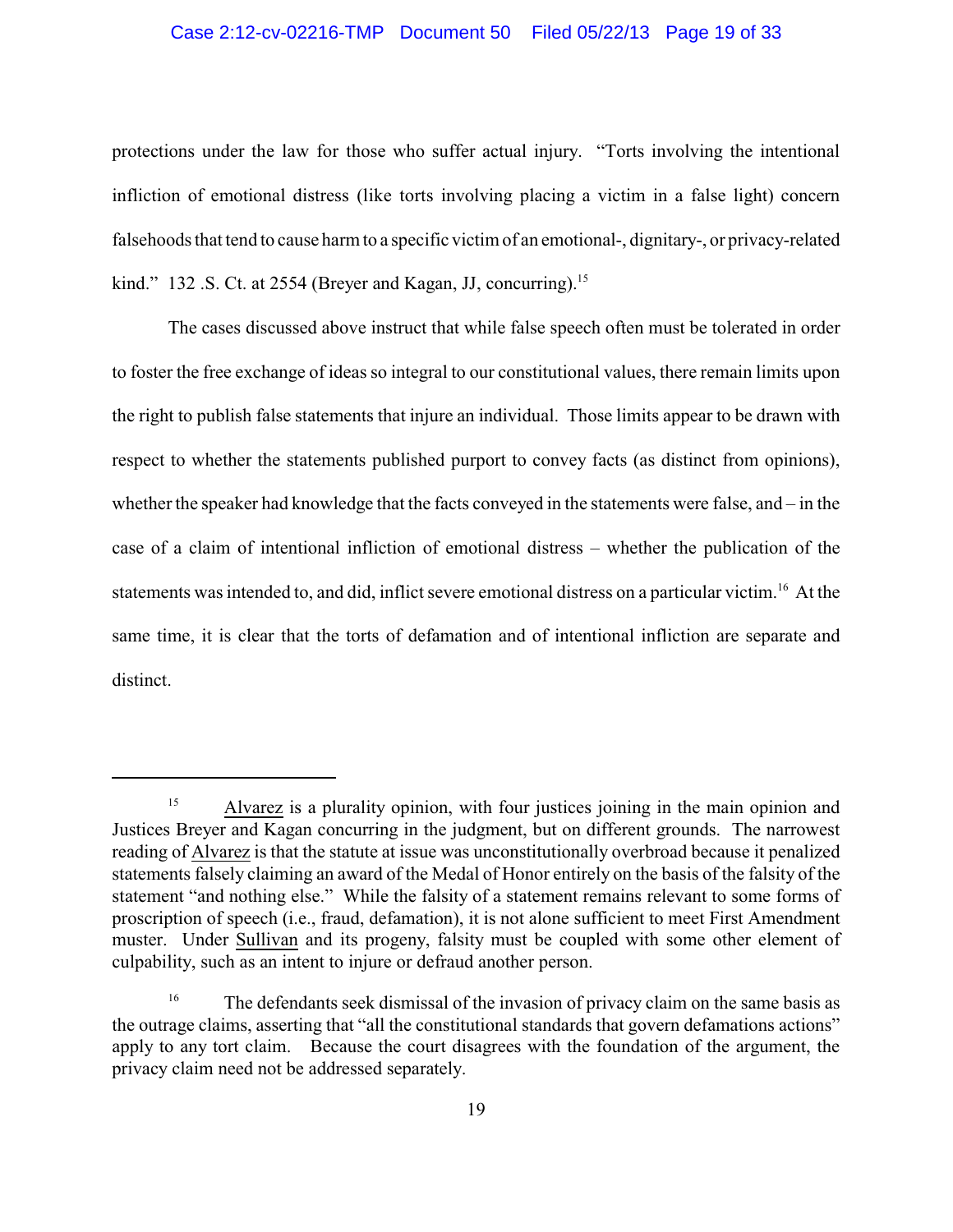While the First Amendment protections relating to falsity and recklessness apply to expression that may be deemed both defamatory and outrageous, the cases cited by defendants do not support their contention that the "of and concerning" element of a defamation claim also applies as a First Amendment limitation to a claim of intentional infliction of emotional distress. This is because of the different essential natures of the two torts. A cause of action for defamation is rooted in the injury to one's reputation. It arises from the fact that others are led to believe something false about the victim, thereby injuring the victim in the eyes of others. A cause of action for outrage, however, is rooted in the injury to one's own mental or emotional well-being. See, *e.g*., Mitchell v. Random House, Inc., 703 F. Supp. 1250 (S.D. Miss. 1988). Publication of false facts that are not "of and concerning" the plaintiff cannot damage the plaintiff's reputation, which is an essential element of libel; publication of false facts may, however, serve to inflict severe emotional distress where the defendant "acted for the specific purpose of inflicting emotional distress on [plaintiff] or knew or should have known that emotional distress to [her] would likely result." Foretich v. Advance Magazine Publishers, Inc., 767 F. Supp. 1099, 1105 (D.D.C. 1991).<sup>17</sup> This concept is

 $17$  Although Foretich uses in part the traditional language of negligence – "should have known" – the court does not believe that a claim for intentional infliction of emotional distress can be grounded on a mere negligent statement of a falsehood and avoid First Amendment limitations on such state tort actions. Rather, to go beyond First Amendment protection and become actionable, a knowingly false statement must be made with something akin to "actual malice," such as the intent to injure a particular victim, or, perhaps, reckless disregard of whether the knowingly false statement will injure a particular victim. Indeed, under Alabama law, just such an intent to injure, or such recklessness as to be similar to intent, is required as an element of the tort. "[T]his tort does not recognize recovery for 'mere insults, indignities, threats, annoyances, petty oppressions, or other trivialities.' .... The principle applies only to unprivileged, intentional or reckless conduct of an extreme and outrageous nature, and only that which causes severe emotional distress." American Rd. Serv. Co. v. Inmon, 394 So. 2d 361, 364-65 (Ala. 1980).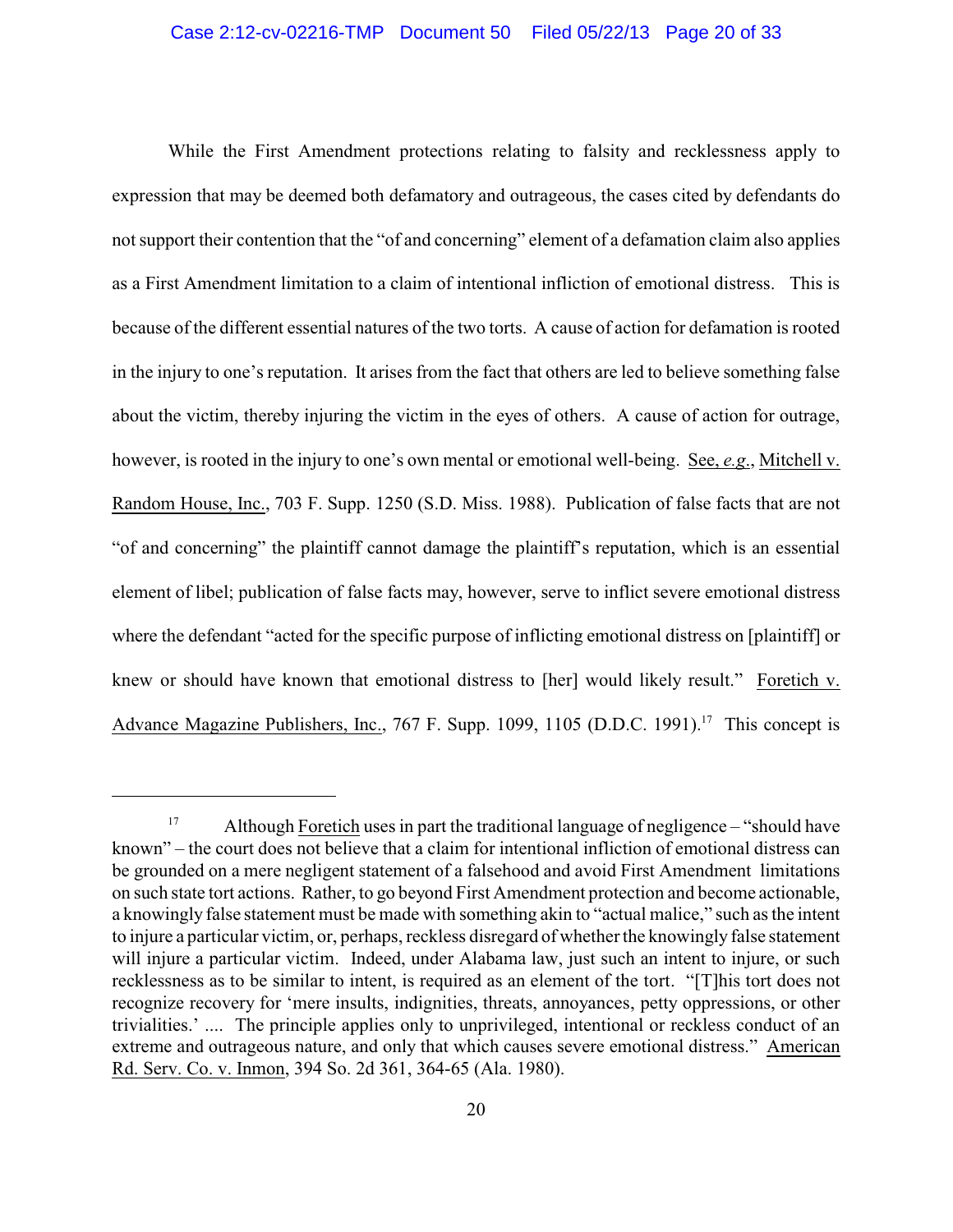## Case 2:12-cv-02216-TMP Document 50 Filed 05/22/13 Page 21 of 33

evident in the very roots of the tort of outrage, which recognized the existence of the claim in situations that often involved the mistreatment of a corpse or conduct relating to a funeral or burial. Obviously, such conduct does not become actionable because it is "of and concerning" the plaintiff. Such conduct gives rise to the tort of intentional infliction of emotional distress because it was "outrageous," intentional, and inflicted severe emotional distress on the plaintiff – not on the deceased. The limiting principles that the "of and concerning" requirement provide in a libel case are similarly served in an outrage case by the intent element, and by general tort principles concerning foreseeability.<sup>18</sup>

Accordingly, for all the reasons set forth herein, the First Amendment does not bar the plaintiff's claim that publication of knowinglyfalse information about her daughter's disappearance constituted outrageous conduct where it was published with the intent and expectation that it would cause severe emotional distress to her. The motion to dismiss pursuant to Rule 12(b)(6) based upon this ground is due to be denied.

### **2. Invasion of Privacy**

Defendants seek dismissal of the invasion of privacy claim, arguing that such a claim is barred by the First Amendment if the published matter is of public interest. As grounds for the

<sup>&</sup>lt;sup>18</sup> The lack of an "of and concerning" requirement does not open the floodgates of litigation to every reader of a publication who may become upset over the contents of a story. To the contrary, the conduct at issue here is actionable because the defendants allegedly knew that the plaintiff would suffer great distress, and allegedly *intended* to inflict that harm upon her. The same would not be true about other readers who may have empathized with the plight of Ms. Holloway, or who may have been worried or distressed over the disappearance of a teenager.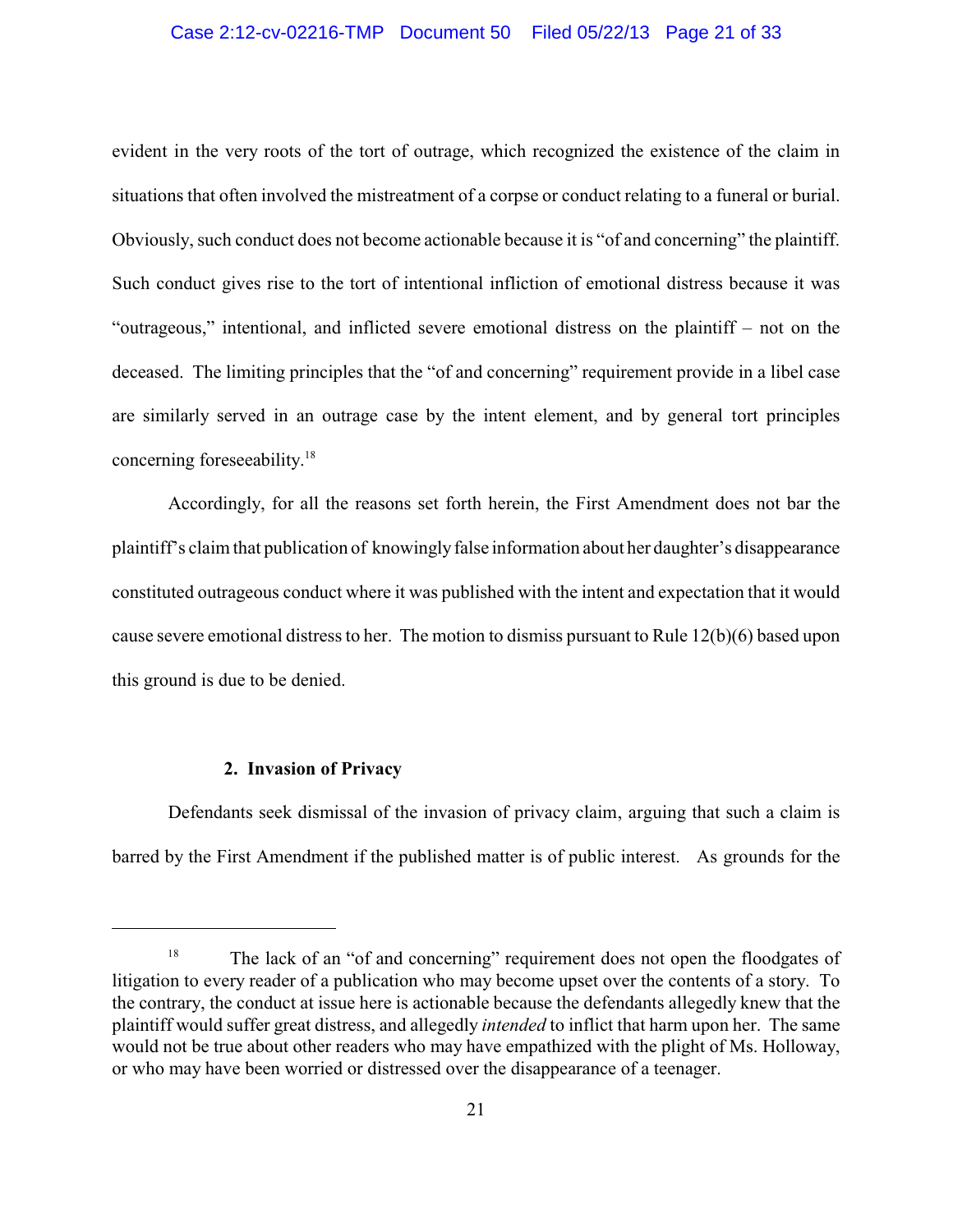## Case 2:12-cv-02216-TMP Document 50 Filed 05/22/13 Page 22 of 33

motion, defendants rely upon Grimsley v. Guccione, 703 F. Supp. 903, 910 (M.D. Ala. 1988) for the proposition that no matter "of public concern" can also be private. In Grimsley, a woman complained that her privacy was invaded by the publication of a story in *Penthouse* magazine that described the unexpected birth of her son after a doctor had told her she simply had hemorrhoids. The court granted a motion for summary judgment in favor of the defendants. The material published in Grimsley, however, was protected by the First Amendment not only because it was of public concern, but also because it was true, and was based upon a similar story published with plaintiff's consent and assistance in her local newspaper. Her complaint was based not upon the content of the story, but upon the "ironic" headline.<sup>19</sup> 703 F. Supp. at 906-07.

Similarly, defendants' reliance upon J.C. v. WALA-TV, Inc., 675 So. 2d 360, 362 (Ala. 1996), is misplaced. The matter "of public concern" at issue was specifically held to be "truthful and [] of legitimate concern to the public." Defendants further rely upon Doe v. Roe, 638 So. 2d 826, 828 (Ala. 1994), for the proposition that matters of public concern are excepted from liability for invasion of privacy. In Doe, the children of a murder victim sought an injunction to prevent the publication of a novel that was based upon their father's killing and dismembering of their mother. 639 So. 2d at 926. That case involved a prior restraint, which is subject to a higher level of scrutiny under a First Amendment analysis. And while the issue of falsity is not directly addressed, the Alabama Supreme Court found that events were "of public concern" where they had been "a matter of public record" as part of the trial transcript – a fact which further suggests that there is no "legitimate public concern" regarding statements that are false.

<sup>&</sup>lt;sup>19</sup> In *Penthouse*, the story was entitled "The Birth of a Hemorrhoid."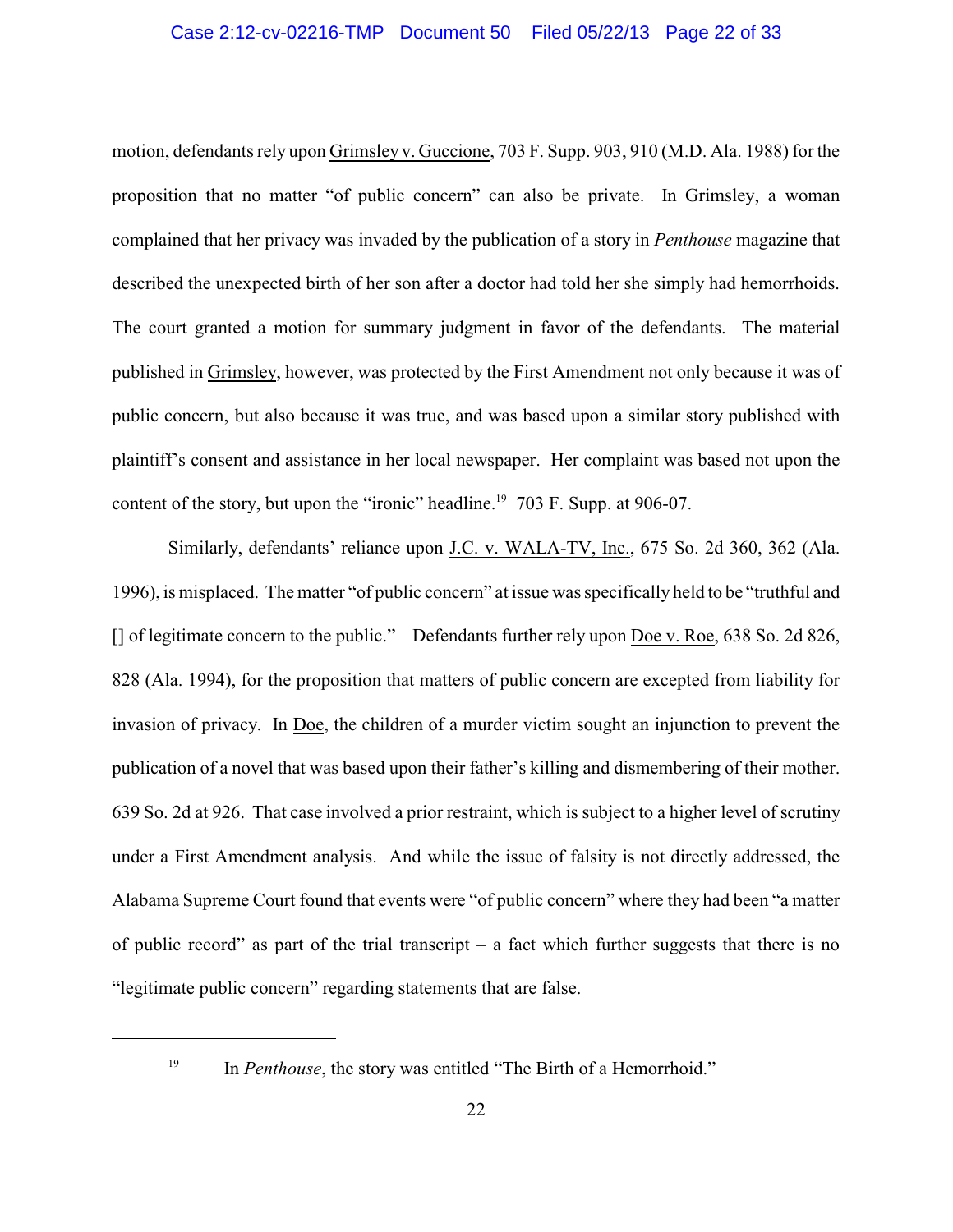#### Case 2:12-cv-02216-TMP Document 50 Filed 05/22/13 Page 23 of 33

The court assumes and the *Enquirer* has conceded that, for purposes of this motion, the stories at issue are false. For that reason, the court is not willing to hold that the First Amendment shields from an invasion-of-privacy claim every false and malicious statement that involves a matter "of public concern." However, the defendants' argument that the privacy claim must fail under Alabama state law is more compelling, and will be discussed *infra*.

#### **B. State Law as a Bar to Tort Claims**

### **1. Outrageousness of Conduct**

The *Enquirer* asserts that, as a matter of law, the conduct complained of is not sufficiently "outrageous" to be actionable under Alabama law. In addition, defendants assert that the publications did not cause the emotional distress suffered by Ms. Holloway because she was distressed by the facts of her daughter's disappearance and by other media coverage. First, defendants argue that the outrage claim is not actionable because similar information was reported on television or in other publications,  $2^0$  and because Ms. Holloway contributed to the widespread media coverage by appearing on television, granting interviews to the media, and writing about the

<sup>&</sup>lt;sup>20</sup> Defendants contend that the court may consider evidence of reporting in other media sources without converting their Rule 12(b)(6) motion to dismiss into a motion for summary judgment because the court may take judicial notice of the other media reports. Even assuming the court may take such judicial notice as a matter of evidentiary admissibility, this does not change the fact that such evidence is outside the pleadings, triggering the conversion requirement of Rule 12(d), unless excluded by the court. The question is not whether the other media reports are admissible as evidence, but whether they are evidence outside the pleadings. Because the court views the other media reports as such, they are excluded and not considered by the court in support of defendants' Rule 12(b)(6) motion.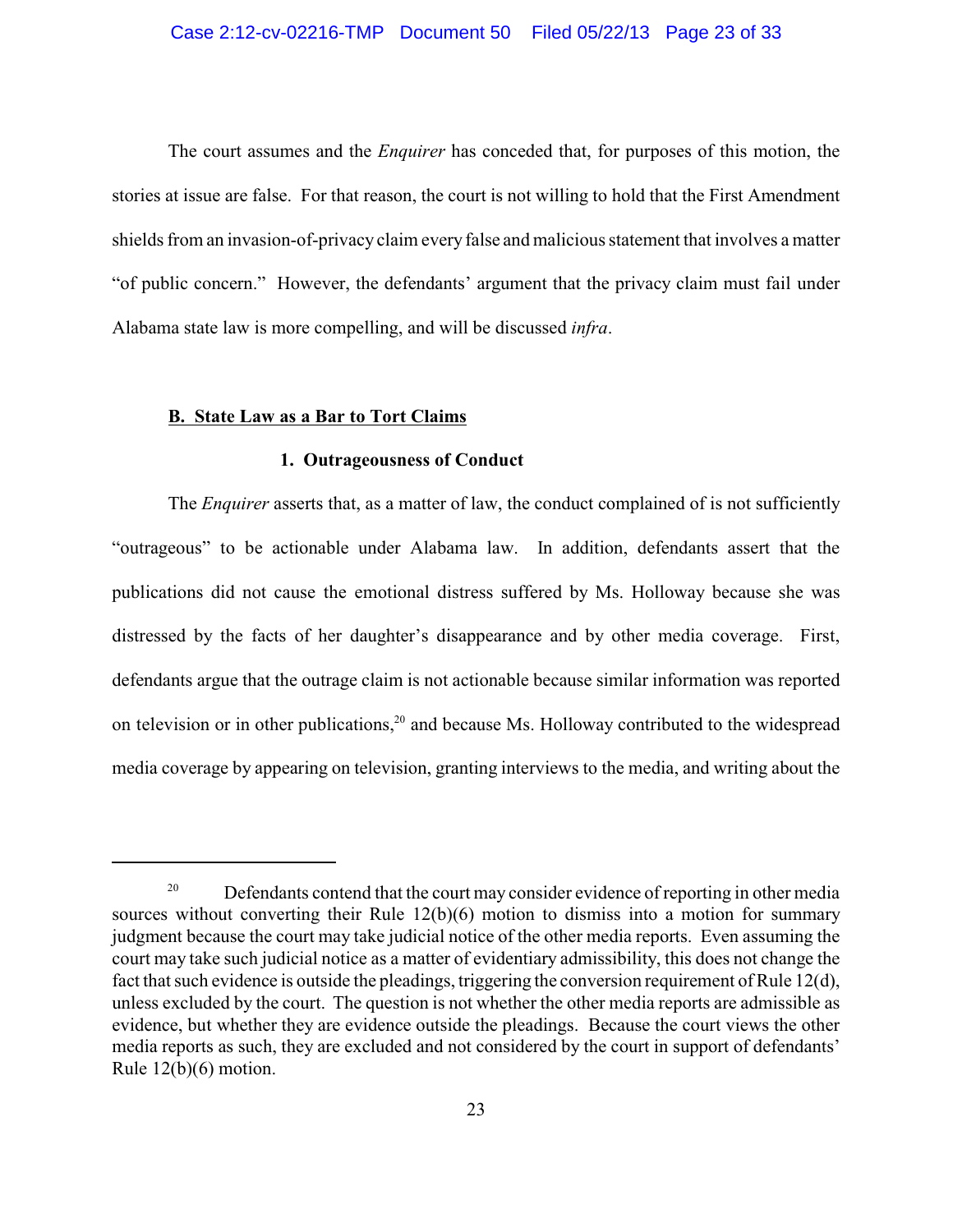## Case 2:12-cv-02216-TMP Document 50 Filed 05/22/13 Page 24 of 33

events.<sup>21</sup> This argument, which relies primarily upon evidence submitted outside of the pleadings, does not provide a basis for a Rule  $12(b)(6)$  motion.<sup>22</sup> The only question before the court on the Rule 12 motion is whether the facts alleged in the complaint can be construed as conduct that is outrageous under governing Alabama law.

The tort of outrage<sup>23</sup> first was recognized by the Alabama courts in American Road Service Company v. Inmon, 394 So. 2d 361 (Ala. 1980). Since that time, the Alabama Supreme Court repeatedly has made clear that a remedy under this theory is reserved for conduct that is both "extreme" and "outrageous" and that goes "beyond all possible bounds of decency" so as to be "atrocious and utterly intolerable in a civilized society." See, e.g., Jackson v. Alabama Power Co., 630 So. 2d 439, 440 (Ala. 1993); Thomas v. BSC Indus. Contractors, Inc., 624 So. 2d 1042, 1044 (Ala. 1993). Not only must the conduct that constitutes an outrage claim be deemed egregious, the emotional distress that results also must be so extreme that "no reasonable person could be expected to endure it." Potts v. Hayes, 771 So. 2d 462, 465 (Ala. 2000). In Alabama, the tort of outrage has been held to be a very limited cause of action, available only under the most egregious circumstances. Mills v. Wex-Tex Indus., 991 F. Supp. 1370, 1385 (M.D. Ala. 1997). It is a remedy

 $21$  Defendants argue that plaintiff "played a crucial role in instigating such media speculation" and that she "took to the airwaves" to generate interest in Natalee's disappearance. (Doc. 17, p. 9).

 $22$  The argument may well be asserted in a motion for summary judgment, but defendantshere has explained that the statute-of-limitations defense is the only ground offered pursuant to Rule 56. Furthermore, any arguments relating to causation and the extent of the emotional distress would be more appropriate for a motion for summary judgment, and would be premature before plaintiff is allowed to conduct any discovery. (See Motion for Stay, Doc. 24.)

<sup>&</sup>lt;sup>23</sup> The terms "outrage" and "intentional infliction of emotion distress" are used interchangeably, and apply to the same tort, which was defined in Inmon.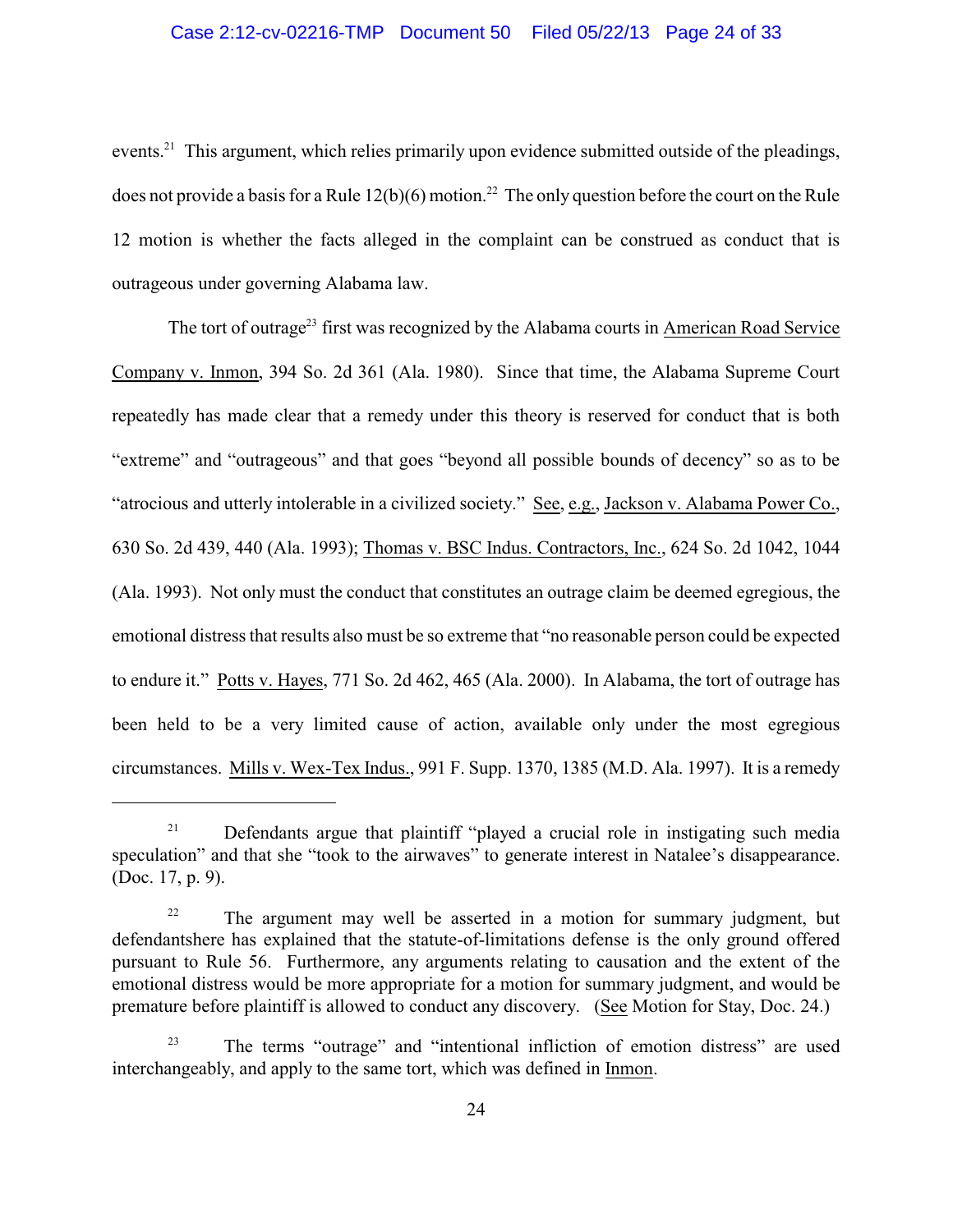#### Case 2:12-cv-02216-TMP Document 50 Filed 05/22/13 Page 25 of 33

available only in the "most reprehensible situations." Moore v. Beneficial Nat'l Bank, 876 F. Supp. 1247, 1261 (M.D. Ala. 1995). Applying Alabama law on this subject, the Eleventh Circuit Court of Appeals has stated:

> The Alabama Supreme Court has not yet addressed the question of whether a tort of outrage would lie given such facts as these, but has generally acknowledged only three types of cases that constitute successful outrage claims: (1) cases involving "wrongful conduct in the context of family burials"; (2) cases in which "insurance agents employ [] heavy-handed, barbaric means. . . to coerce. . . insured[s] into settling. . . insurance claim[s]," and (3) cases "involving particularly egregious sexual harassment."

Tinker v. Beasley, 429 F. 3d 1324, 1330 (11<sup>th</sup> Cir. 2005), citing Thomas, 624 So. 2d at 1044; Stabler v. City of Mobile, 844 So. 2d 555, 560 (Ala. 2002). There are no reported Alabama cases where the underlying conduct allegedly causing the extreme emotional distress was a mere publication of information.

In this case, the plaintiff's outrage claim arises from graphic descriptions of the treatment of her daughter's corpse. Because "family burials" is one of the limited types of cases in which this tort has been applied, this court is unwilling to state as a matter of law that falsely reporting gruesome details of a daughter's death, coupled with the intent to cause emotional distress, could neversupport a claim for outrage. Defendants argue that the tort has been recognized only in cases where the remains have been "physically abused," (doc. 36, p. 17), but the Alabama Court of Civil Appeals' recent opinion in Martin v. Hodges Chapel, LLC, 89 So. 3d 756 (2011), suggests otherwise. In Martin, the motion to dismiss was based upon the time limitation, but the court was examining the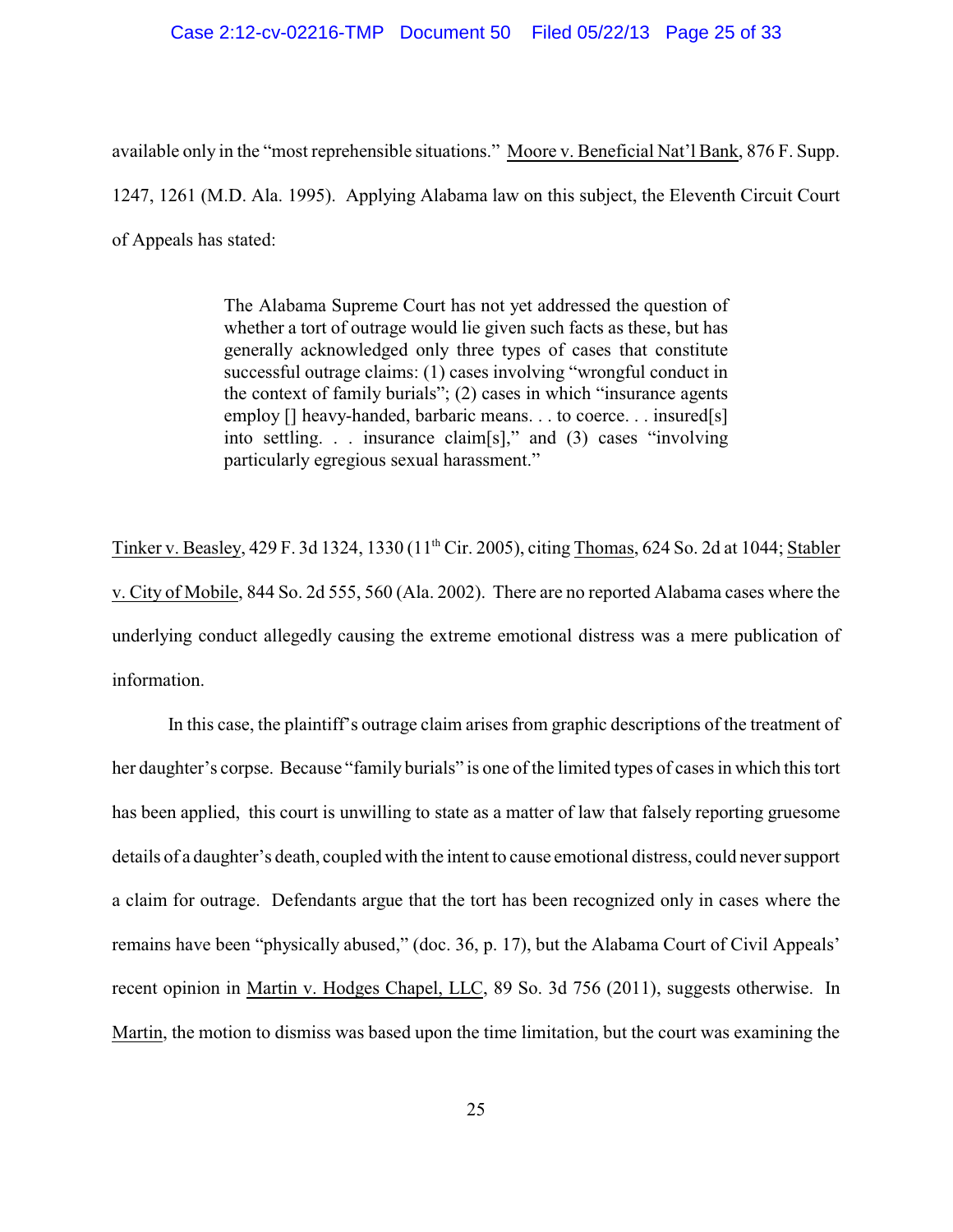# Case 2:12-cv-02216-TMP Document 50 Filed 05/22/13 Page 26 of 33

conduct of a funeral home in relation to providing the deceased's family accurate information about the location of loved-ones' graves. While the records kept were inadequate to identify the whereabouts of the graves of deceased family members, the case did not include any allegations that the corpses of the deceased family members had been mistreated or abused. 89 So. 3d at 759. Also, the seminal case in Alabama, Inmon, at least implies that mere words can be the basis for an outrage claim. In explaining the underlying rationale for recognizing the tort of intentional infliction of emotional distress, the Inmon court quoted from a law review article, as follows:

No social utility is advanced by permitting unrestrained name-calling and use of insulting language. Just as clearly, there is a mental injury to the victim of the abusive words. In the United States todayintensifying emphasis is being placed upon the individual, the integrity of his personality and its legal preservation and protection.... The law cannot undertake to guarantee peace of mind or complete mental equanimity, but it can and should be ready to grant damages for emotional distress intentionally caused by unjustifiable name-calling.

American Road Service Co. v. Inmon, 394 So. 2d 361, 364 (Ala. 1980) (quoting Wade, Tort Liability for Abusive and Insulting Language, 4 VAND.L.REV. 63, 100 (1950-51)). Although this is far from a ringing statement of liability principals, it does suggest that there is nothing in Inmon categorically excluding liability for an intentional infliction of emotional distress by the use of knowingly false and abusive words. At least at this stage, the court is unwilling to find that published words alone can never be the basis for an outrage claim.

While the tort of outrage is a very limited cause of action under Alabama law, Ms. Holloway's allegations are sufficiently similar to those previously considered "outrageous" by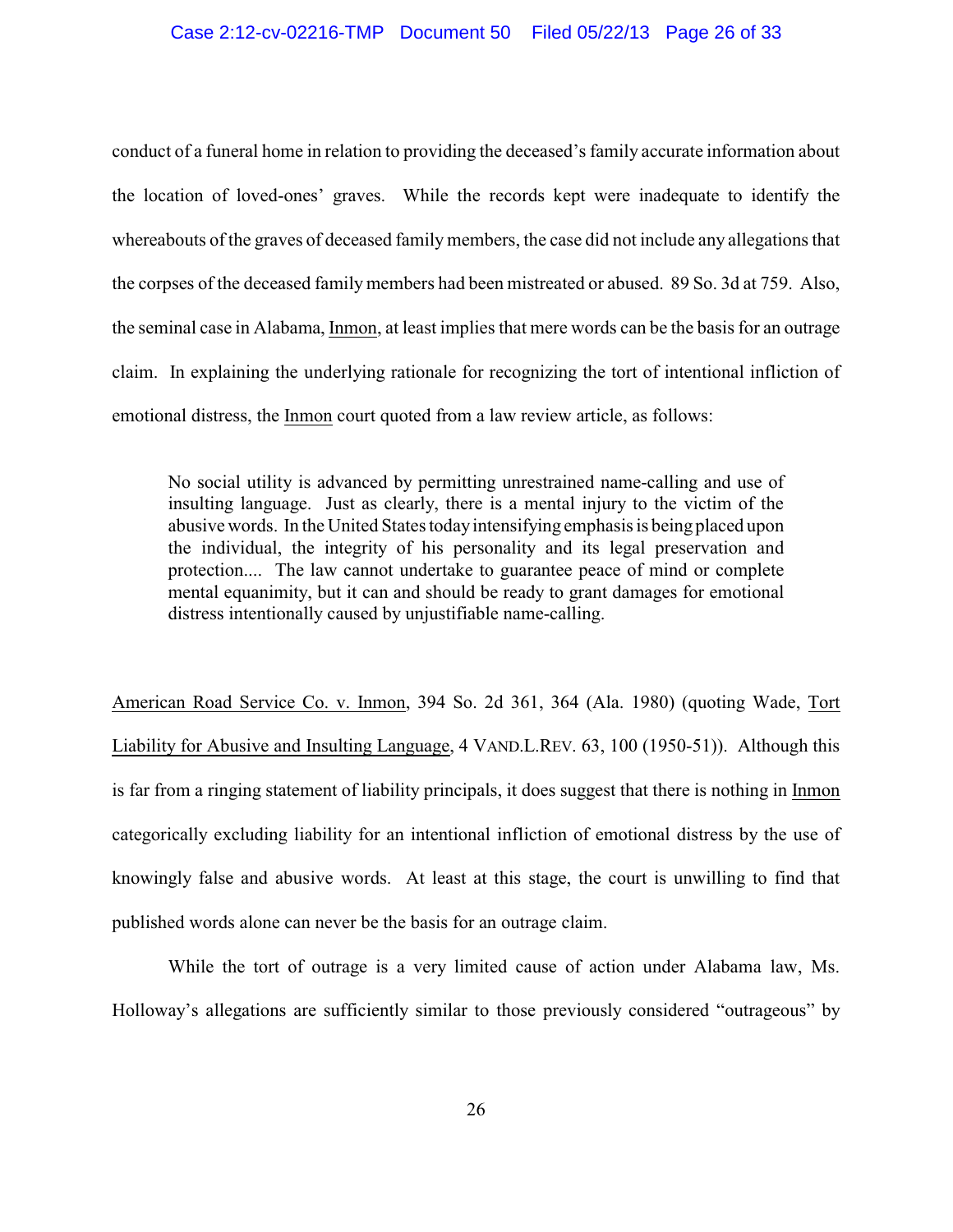Alabama courts; $^{24}$  accordingly, defendant's motion to dismiss the claim for the tort of intentional infliction of emotional distress as insufficiently pleaded under Alabama law is due to be denied.

# **2. Invasion of Privacy**

The defendants assert that Ms. Holloway's invasion-of-privacy claim must fail because, under Alabama law, there is no "relational right of privacy." (Doc. 17, p. 37). Defendants argue that the stories in the *Enquirer* about which Ms. Holloway complains were about Natalee's death and/or burial and not about Ms. Holloway. Because these stories did not implicate any privacy interest personal to Ms. Holloway, the defendants argue that she cannot sue on the basis of a privacy interest related to a family member.

The Alabama Supreme Court has stated unequivocally that "the right of privacy is a personal right" and that no "relational right of privacy" exists in Alabama.<sup>25</sup> Fitch v. Voit, 624 So. 2d 542, 543 (Ala. 1993)(members of family have no invasion-of-privacy claim based upon the publication

 $24$  Defendants further assert that the outrage claim is due to be dismissed because the plaintiff cannot prove causation. The *Enquirer* argues that, because she was distressed over her interactions with Joran Van der Sloot – the man linked to Natalee's disappearance and later convicted of the murder of another young woman – she cannot prove that any severe distress she may have suffered is attributable to the publication and not to other events. Such an argument may be asserted in support of a motion for summary judgment, but is not appropriate in what defendants have now clarified is a motion brought pursuant to Rule 12.

 $^{25}$  Other jurisdictions have recognized that close relatives may have a privacy interest in the autopsy records of a decedent. See, *e.g*., Reid v. Pierce County, 961 P.2d 333, 342 (Wash. 1998)(holding that "immediate relatives of a decedent have a protectable privacy interest in the autopsy records" of a decedent, "grounded in maintaining the dignity of the deceased"); Katz v. National Archives & Records Admin., 862 F. Supp. 476, 485 (D.D.C. 1994)(holding that the Kennedy family had a "clear privacy interest" in preventing disclosure of x-rays and autopsy photographs of President John F. Kennedy that had been sought under the Freedom of Information Act).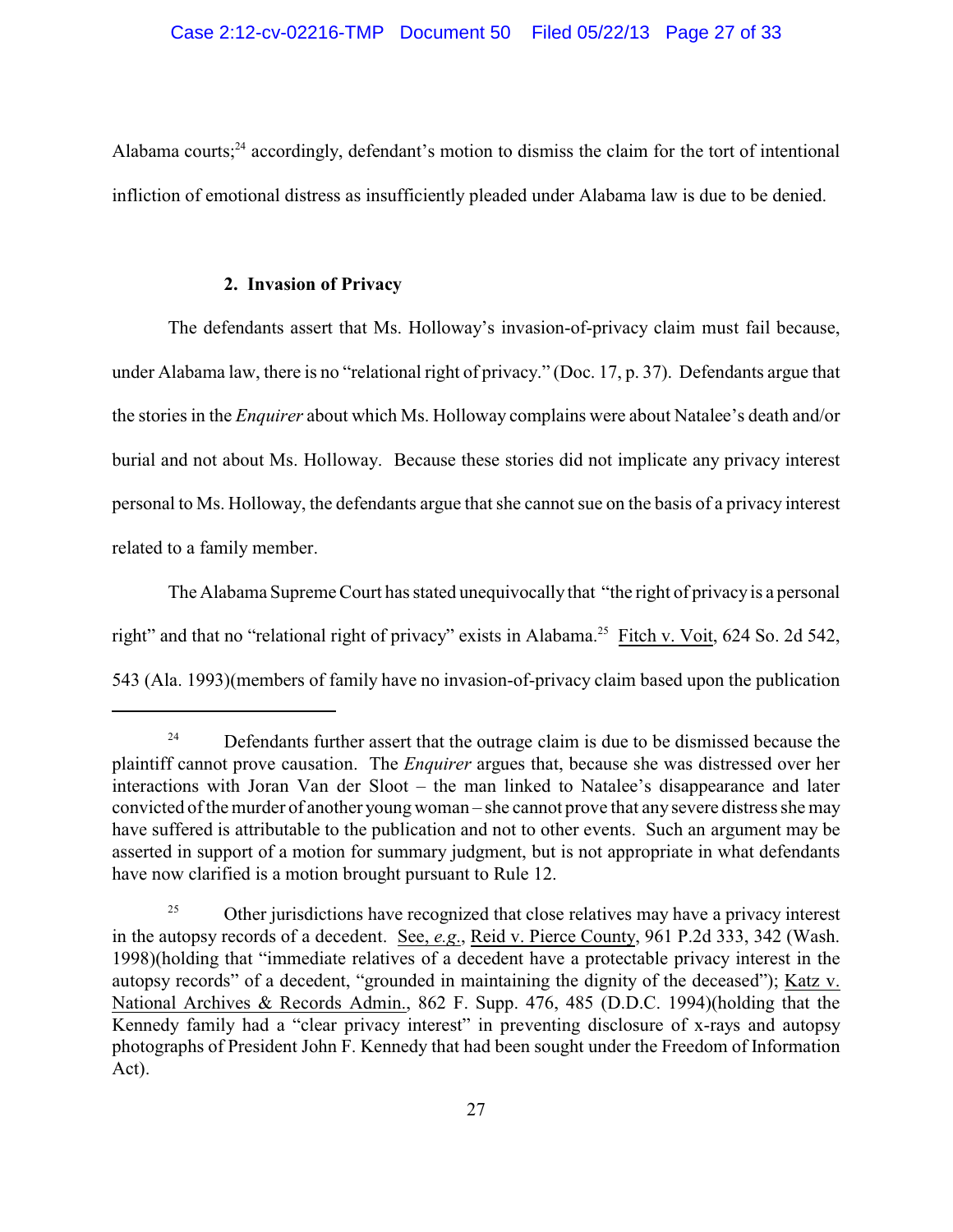#### Case 2:12-cv-02216-TMP Document 50 Filed 05/22/13 Page 28 of 33

of photographs of a relative in her hospital bed, published two years after her death, which described her as "dying of cancer."). Under state law, a plaintiff cannot recover for the invasion of another's privacy, even if the person whose privacy has been invaded is a close relative. See, *e.g*., Woods v. SunTrust Bank, 81 So. 3d 357 (Ala. Civ. App. 2011)(daughter's privacy was not intruded into by invasive calls from a creditor that were made to parents' phone regarding parents' debt).<sup>26</sup> These cases, defendants urge, compel the conclusion that Ms. Holloway cannot maintain an action for an invasion of privacy into events relating to her daughter's death or burial.

Whether Alabama law recognizes an exception to the bar for "relational rights" where a minor child's privacy is at issue is debatable. Ordinarily, the interest protected by the cause of action is the right of each person to his or her own personal privacy. It may be arguable, however, that a parent's personal privacyinterest is invaded also when private, personal information about his or her minor child<sup>27</sup> is involved. In Hogin v. Cottingham, 533 So. 2d 525 (Ala. 1988), the state supreme court found that parents have a viable claim for an invasion of privacy into their child's private

 $26$  The defendants further argue that the publication of the articles cannot be made the subject of an invasion of privacy claim; that only the "manner in which the information ... was gathered" can be actionable. The court does not agree. See, *e.g*., Bryars v Kirby's Spectrum Collision, Inc., 2009 WL 1286006 \* 15 (S.D. Ala. May 7, 2009)(indicating that statements made about plaintiff could invade her privacy if "severe enough"). Similarly, the court is unwilling to determine as a matter of law on a Rule 12(b)(6) motion that such details cannot be deemed "private" for purposes of an invasion of privacy claim because they may have been published by other media outlets. Certainly, evidence that may be adduced through discovery could lend credence to defendants' position, but any evidence that the same gruesome facts were reported by other media outlets (where that evidence is not attached to the complaint or answer) is not properly considered on a Rule 12(b)(6) motion.

<sup>&</sup>lt;sup>27</sup> In Alabama, the age of majority is nineteen. See Ala.Code  $\delta$  26-1-1 (1975).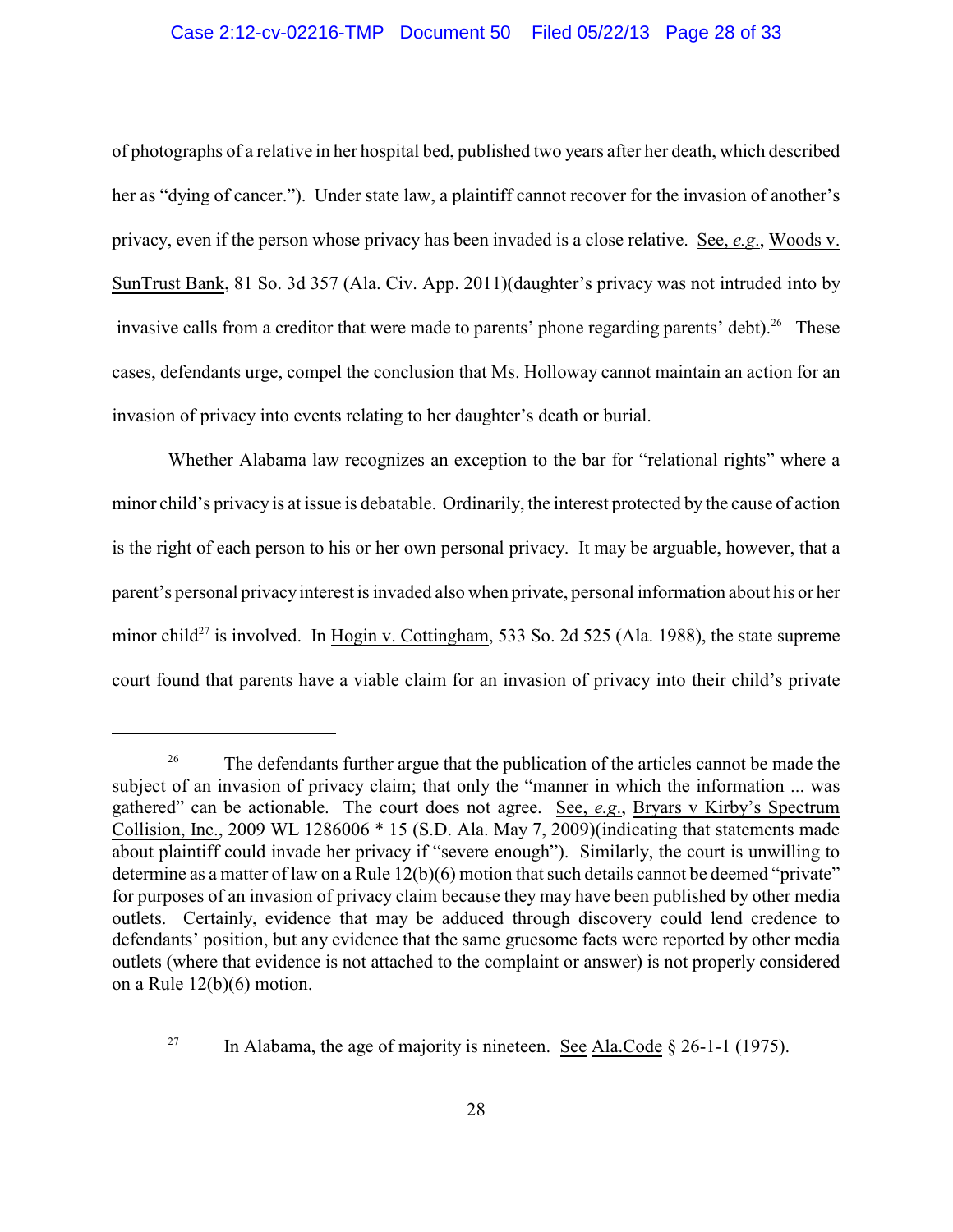#### Case 2:12-cv-02216-TMP Document 50 Filed 05/22/13 Page 29 of 33

information. In Hogin, an attorney's inquiry to school officials into the identity of a child whose photograph appeared in a newspaper provided a right of action for the parents of that child. Although the court in Hogin never addressed whether the parents had standing or whether any "relational right" exists (and that issue apparently was not raised by the defendant), a parent's right to seek redress for an invasion into the child's privacy was acknowledged.

Even assuming, however, that Ms. Holloway can maintain an action for invasion of privacy based upon the publication of descriptions of Natalee's alleged burial, the action is viable only if the subject of the intrusion "must be, or is entitled to be, private." 533 So. 2d at 531. Under the unusual facts of this case, the court finds that descriptions of the investigation into Natalee's alleged death and gravesite do not constitute a private matter. First, such accounts are plainly newsworthy as reporting on possible criminal, public-safety, or law enforcement activities. Whether and how Natalee may have died, where and how her body may have been disposed of, and the progress of the investigation into these questions was simply not a private matter. Second, Ms. Holloway admits that she actively sought media interest, inquiry, and attention to the plight of Natalee. In her undeniably determined efforts to find her daughter, Ms. Holloway chose publicity and attention, forgoing any right to claim the matters private. The court is not critical of this decision, but is simply pointing out that once she made the matters public, they could no longer be private.

The court recognizes some dissonance in a finding that the publication of gruesome, false descriptions of a daughter's death can be "outrageous" while the subject matter itself is not "private." That result, however, is a logical result of the public policy behind the common law torts asserted in this case. The tort of outrage seeks to prevent intentional conduct that causes severe emotional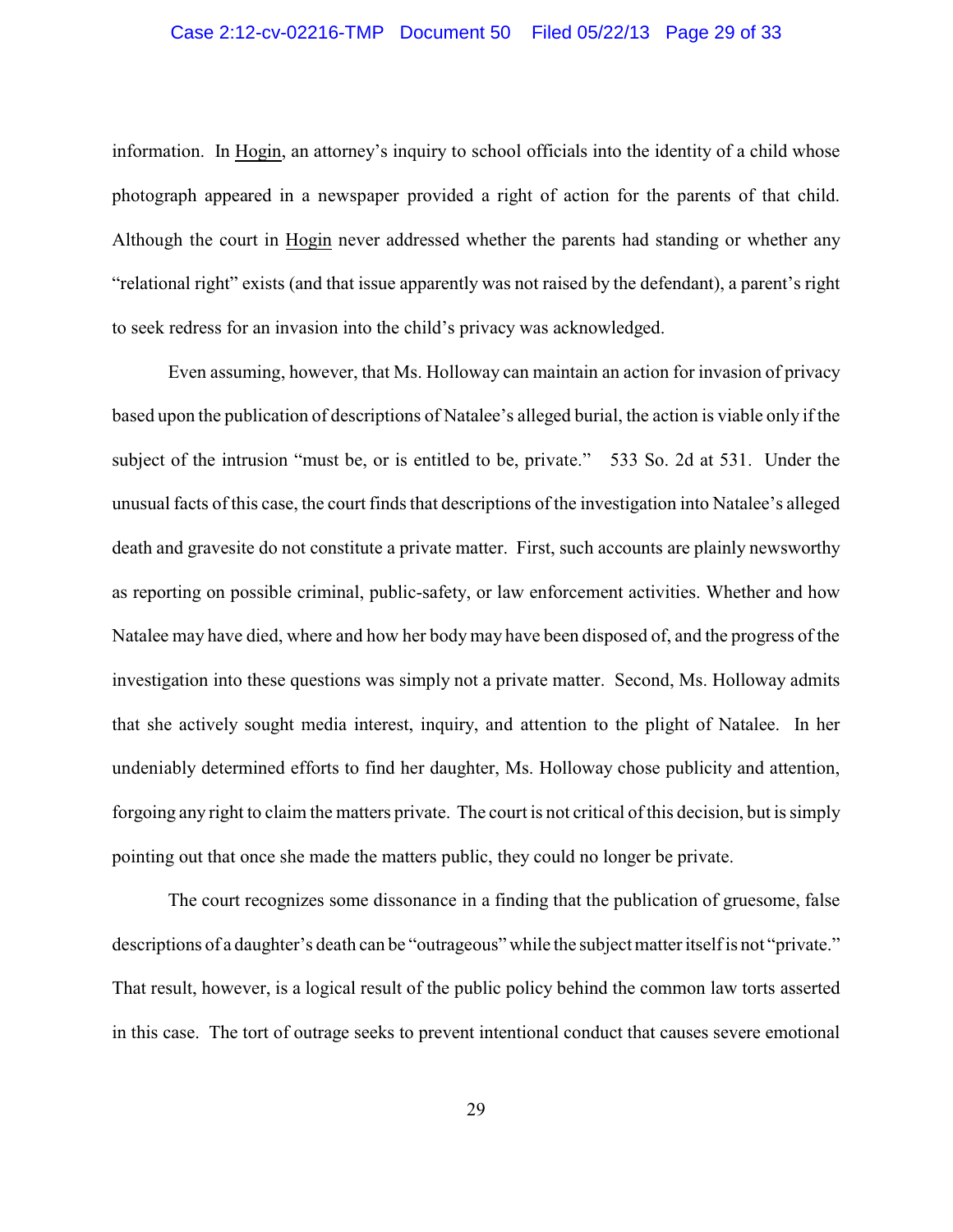#### Case 2:12-cv-02216-TMP Document 50 Filed 05/22/13 Page 30 of 33

harm. The tort of invasion of privacy evolved as a protection of those places or emotions that a plaintiff has guarded as private and has shielded from public view. Although Ms. Holloway may have chosen to surrender any existing privacy (of which there was precious little, in any event) in order to gain support for the search for her daughter, she did not chose to be subjected to the emotional pain allegedly caused by outrageous and knowingly false stories on such an emotional topic as the fate of her daughter. She no longer has a claim for invasion of privacy, but she has sufficiently pleaded a claim for intentional infliction of emotional distress. Accordingly, the motion to dismissthe invasion-of-privacy claim is due to be granted because, under state law, Ms. Holloway did not have a privacy interest in the subject matter and, even if she did, the published information was not treated as private by her.

## **C. Statute of Limitations**

Defendants also assert that plaintiff's claim of outrage arising from the *Enquirer* publication dated June 28, 2010, is time-barred by Alabama's two-year statute of limitations, and that defendants are thus entitled to summary adjudication on this narrow part of the plaintiff's claims. The defendants have provided evidence that the publication was available to readers and was distributed more than two years before the instant complaint was filed. (Affi. of O'Neill, doc. 18-1). In making the argument that the outrage claim is time-barred, the defendants again rely on law relating to the tort of libel, for which the statute of limitations begins to run when the false statements are published to a third party.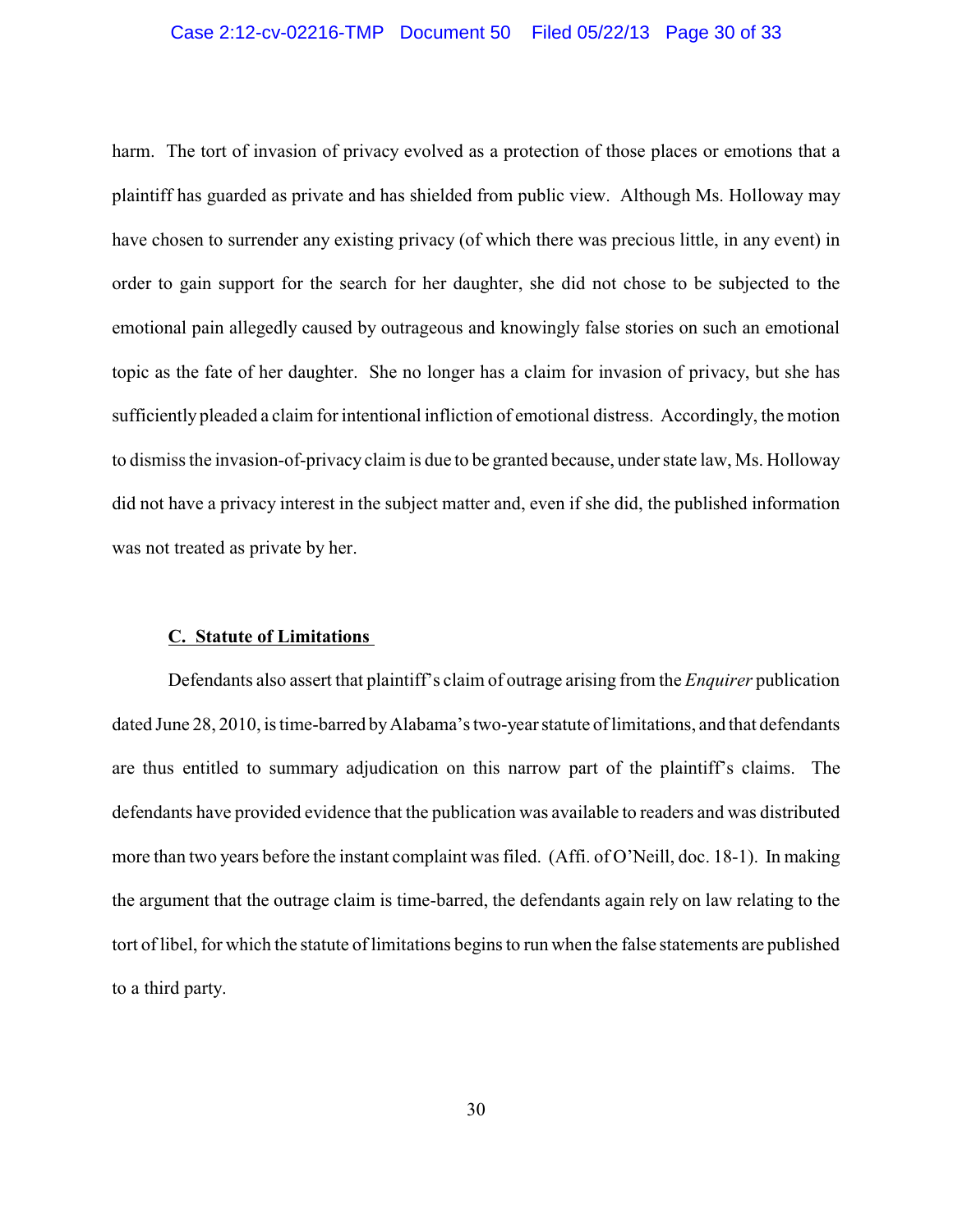The court finds that this accrual date for libel does not apply to the tort of outrage. In the nature of defamation, the reputational injury to the plaintiff occurs at the moment the defamatory information is published to a third person, and it is at that moment that the cause of action is fully accrued and can be sued upon, even if the *extent* of the injury is not yet fully realized. As Alabama courts have noted, however, "a cause of action alleging the intentional infliction of emotional distress does not accrue until the defendant's actions have caused the plaintiff severe distress, two of the four necessary elements of such a cause of action." Martin v. Hodges Chapel, LLC, 89 So. 3d 756, 763 (Ala. Civ. App. 2011); Chaney v. Ala West-AL, LLC, 22 So. 3d 488, 498 (Ala. Civ. App. 2008). Defendants argue that the accrual of a cause of action for intentional infliction of emotional distress does not depend upon "discovery" by the plaintiff, but, rather, accrues at the moment of publication of the distress-inducing information. But to state the argument makes clear its error. The nature of the injury suffered in an outrage claim is not dependent on other persons knowing about the false information, but upon the *plaintiff* knowing about it.<sup>28</sup> It cannot be said logically that a plaintiff has suffered emotional distress unless and until she actually becomes aware of the distressinducing information or conduct. If the plaintiff never becomes aware of it, she could never have suffered extreme emotional distress because of it, and, accordingly, a claim for intentional infliction of that distress never accrues. For this reason, the accrual of a cause of action for intentional

 $28$  In many ways, defamation and intentional infliction of emotional distress are reverse mirror images of each other. Defamation is injury to a person in the eyes of others due to publication of outrageously false information about the plaintiff, regardless of whether the person is aware of the publication or the reputational injury he has suffered. Intentional infliction of emotional distress is injury to a person in that person's own mind and emotional state, regardless of whether any other person becomes aware of the conduct or information causing the emotional pain.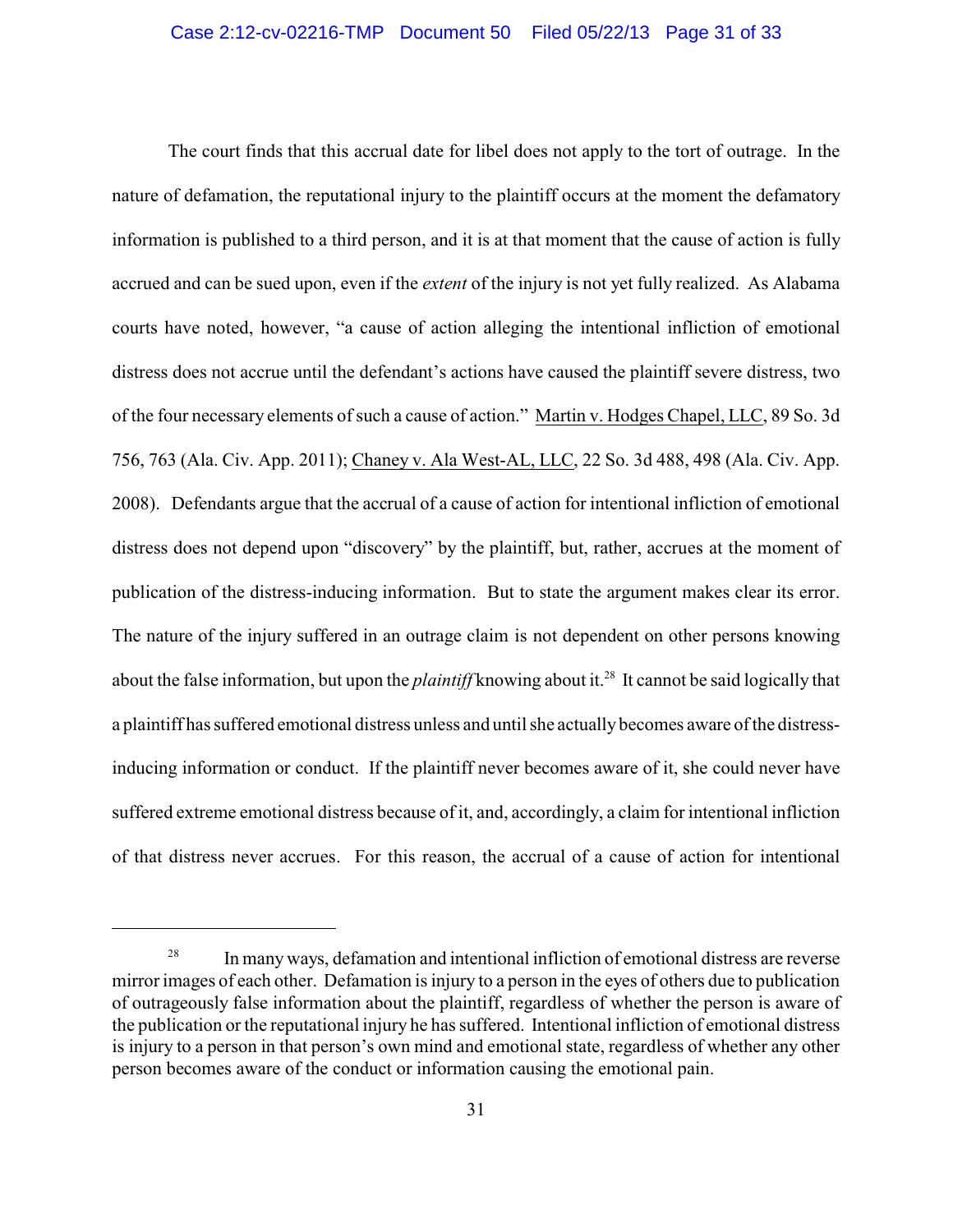#### Case 2:12-cv-02216-TMP Document 50 Filed 05/22/13 Page 32 of 33

infliction of emotional distress occurs at the moment the plaintiff actually suffers the distress by becoming aware of the distress-inducing information or conduct.

Plaintiff has provided evidence that she did not see the June 28, 2010, story until, at the earliest, September 2010. (Aff. of Holloway, Doc. 22-1, ¶15). She could not have suffered any emotional distress proximately caused be the story until that time. No cause of action could have accrued before then because the action accrues only once the plaintiff suffers an injury proximately caused by the wrongful conduct. Accordingly, the motion for partial summary judgment as to the outrage claim is due to be denied.<sup>29</sup>

<sup>&</sup>lt;sup>29</sup> Although it is not an argument advanced by the plaintiff, the court also notes that, even if her cause of action for intentional infliction of emotion distress accrued on June 16, 2010, when the story first was published, it can be argued that the statute of limitation was tolled until June 28, 2010, based on the date defendants put on the cover of the *Enquirer* edition in which the story appeared. While they offer evidence that, notwithstanding the conceded fact that the *Enquirer* bore the date of June 28, 2010, it actually was available to the public as early as June 16, 2010. There is no evidence, however, that the average plaintiff would know that the "cover date" did not accurately reflect the date of publication. Indeed, except for the "cover date," a plaintiff could not know when the allegedly offending publication occurred or when the statute of limitation on his claim began to run. In Alabama, a statute of limitation can be tolled either under equitable circumstances that prevent the plaintiff from timely commencing his action or because of fraud by the defendant that conceals the existence of the plaintiff's claim. See Weaver v. Firestone, No. 1101403, 2013 WL 135750 (Ala. Jan. 11, 2013); DGB, LLC v. Hinds, 55 So. 3d 218, 225 (Ala. 2010); Ala. Code § 6-2-3 (1975). Here, it may be argued that the June 28 "cover date" actively misled the plaintiff about when the publication occurred and her cause of action accrued, leading her to believe it accrued on June 28 when, in fact, it accrued on June 16, 2010. As a result she may be entitled to tolling of the limitation period until June 28 to remedy that misrepresentation.